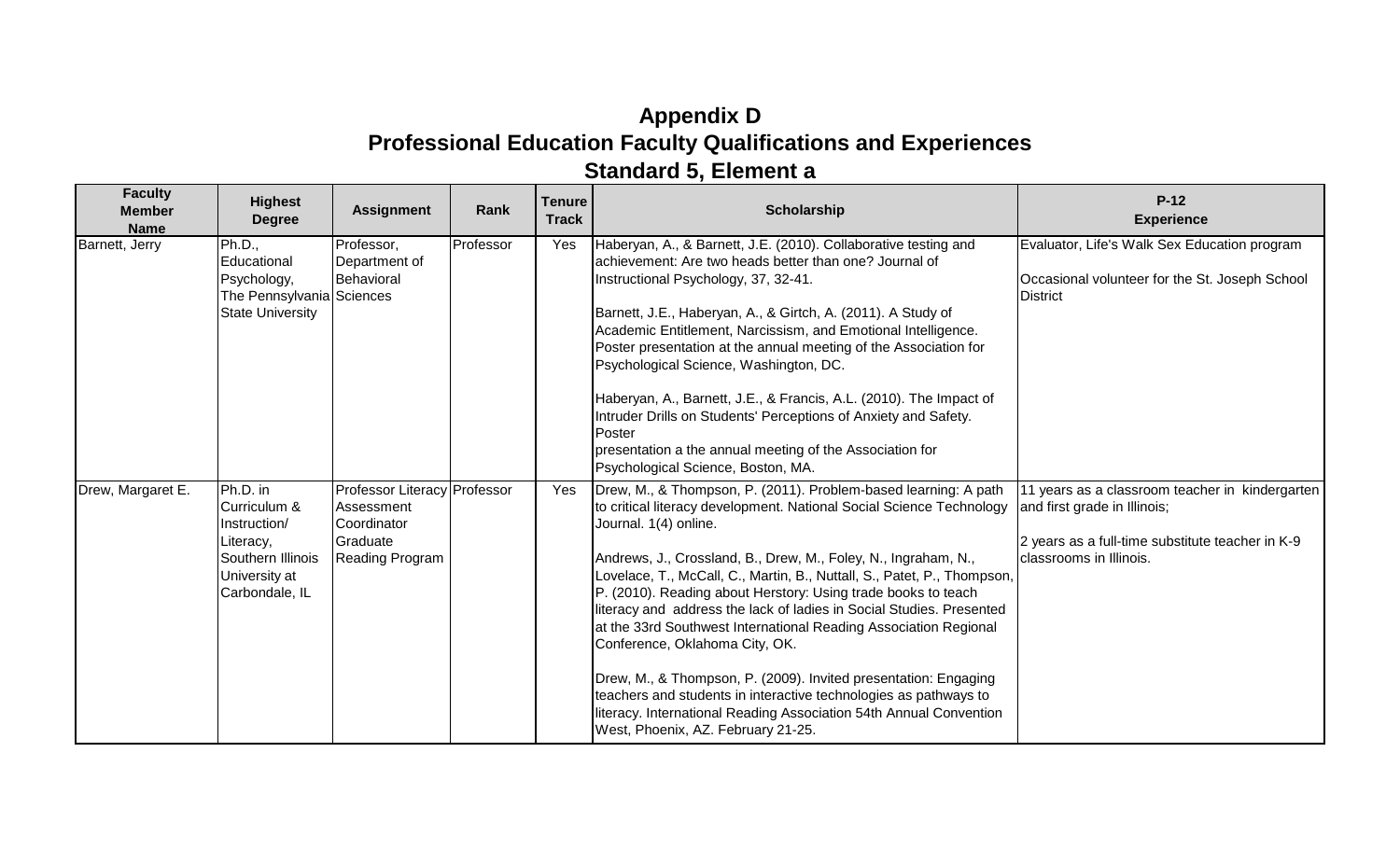| <b>Faculty</b><br><b>Member</b><br><b>Name</b> | <b>Highest</b><br><b>Degree</b>                                                   | <b>Assignment</b>                                                              | Rank      | <b>Tenure</b><br><b>Track</b> | <b>Scholarship</b>                                                                                                                                                                                                                                                                                                                                                                              | $P-12$<br><b>Experience</b> |
|------------------------------------------------|-----------------------------------------------------------------------------------|--------------------------------------------------------------------------------|-----------|-------------------------------|-------------------------------------------------------------------------------------------------------------------------------------------------------------------------------------------------------------------------------------------------------------------------------------------------------------------------------------------------------------------------------------------------|-----------------------------|
| Gibson, Christopher                            | D.M.A., Clarinet<br>Performance,<br>University of<br>Missouri-Kansas<br>City      | Professor in Fine<br>and Performing<br><b>Arts Department</b>                  | Professor | Yes                           | Performed at ICA International Convention<br>Presented and was awarded first Prize in research competition ICA<br>International Convention                                                                                                                                                                                                                                                      |                             |
| Hobbs, Michael                                 | PhD, English,<br>University of<br>North Texas                                     | Chair and<br>Professor,<br>Department of<br>English and<br>Modern<br>Languages | Professor | Yes                           | Encountering the Fading Subject: DeLillo s Falling Man and Point<br>Omega presented at the 2011 Louisville Conference on Language<br>and Literature<br>Watch It Closely: Bishop and Stevens on Reading American Poetry<br>presented at the 2012 Louisville Conference on Language and<br>Literature                                                                                             |                             |
| Loomis, Jeff                                   | Ph.D.,<br>Comparative<br>Literature,<br>University of<br>Carolina-Chapel<br>IHill | Professor in<br>English and<br>Modern Language                                 | Professor | Yes                           | Secretary of the Board, Comparative Drama Conference Dayspring<br>in Darkness: Sacrament in Hopkins (Bucknell University Press,<br>1988)<br>Most Recent Article (of 55): "Gramps, Shush the Preaching: Family<br>Memories in The Night of the Iguana," Text and Presentation, 2011<br>Forthcoming: "Tina Howe and Demetrian Seriocomedy," in Myth and<br>Modern Literature, anticipated in 2012 |                             |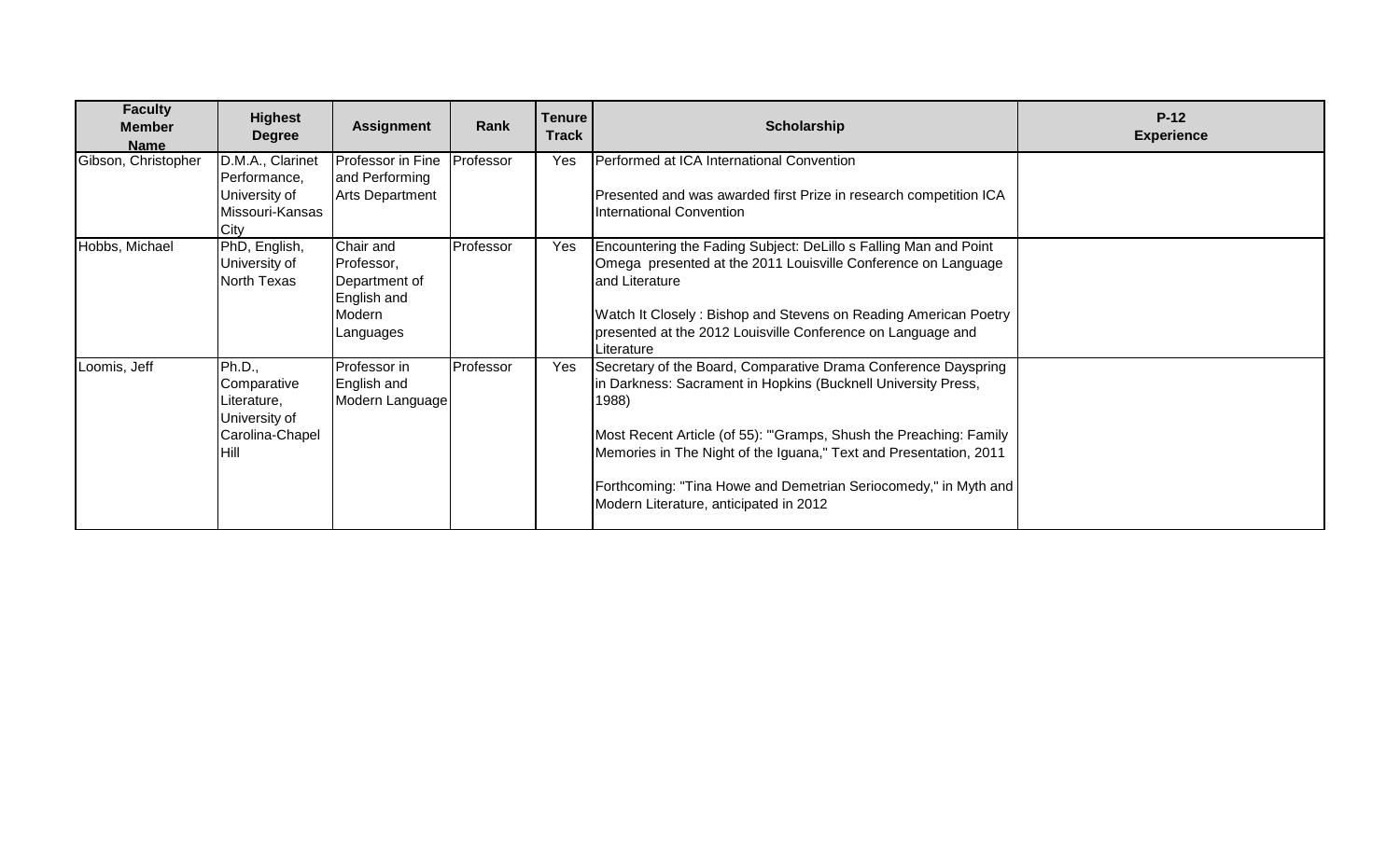| <b>Faculty</b><br><b>Member</b><br><b>Name</b> | <b>Highest</b><br><b>Degree</b>                                                                            | <b>Assignment</b>                                                                                    | Rank      | <b>Tenure</b><br><b>Track</b> | Scholarship                                                                                                                                                                                                                                                                                                                                                                                                                                                                                                                                                                                                 | $P-12$<br><b>Experience</b>                                                                                                                                                                                                                   |
|------------------------------------------------|------------------------------------------------------------------------------------------------------------|------------------------------------------------------------------------------------------------------|-----------|-------------------------------|-------------------------------------------------------------------------------------------------------------------------------------------------------------------------------------------------------------------------------------------------------------------------------------------------------------------------------------------------------------------------------------------------------------------------------------------------------------------------------------------------------------------------------------------------------------------------------------------------------------|-----------------------------------------------------------------------------------------------------------------------------------------------------------------------------------------------------------------------------------------------|
| Messner, Phillip E.                            | Ed.D. in Higher<br>Education<br>Administration<br>University of MO-<br>Columbia                            | Professor of the<br>Department of<br>Professional<br>Education                                       | Professor | Yes                           | Fridell, M., Belcher, R. & Messner, P. (2009). Self-perceived gender<br>servant leader differences among regional public school principals<br>as measured with the Servant-Leadership Styles Inventory.<br>Leadership & Organization Development Journal, 30 (8), 13-25.<br>Developed and implemented an innovative Teacher Leader Masters<br>Degree Program with National Teacher Board Certification (in<br>second cycle)<br>Authored, On-Line Statistics Textbook (available free on-line)<br>Developed Internet based blended courses for all Northwest<br>assigned classes using eCompanion technology | PROFESSIONAL (P-12) EXPERIENCES:<br><b>Teacher Chemistry and Biology</b><br>Grundy Co. R-IX H.S., Trenton, MO Teacher<br>1967-1972<br>Worth County R-I H.S., Grant City, MO Teacher<br>1964-1967<br>Graham H.S., Graham, MO-Teacher 1963-1964 |
| Reusser, Janet K.                              | Ed. D., Higher<br>Education,<br><b>Emphasis Health</b><br>Sciences,<br><b>Oklahoma State</b><br>University | Professor of<br>Health and<br><b>Human Services</b>                                                  | Professor | Yes                           | Vetter, R. & Reusser., J.K. (2010). Effective teaching: Developing<br>observation skills for more learning. 2nd International Conference on Education/Health Education Student Teachers,<br>Education, Economy and Society, Paris, France (accepted did not<br>present)<br>Vetter, R. & Reusser, J.K. (2009). Learning to be an effective<br>teacher: Strengthening observation skills. Missouri Journal of<br>Health, Physical Education, Recreation and Dance (19), 4-14.                                                                                                                                 | Observation and Evaluation of Physical<br>16 County Northwest Missouri State Catchment<br>Area, (1996-present)<br>In-service Training: Leavenworth Public Schools<br>Leavenworth Kansas Grant Evaluator--Carol M.<br>White PEP Grant          |
| Spradling, Kim W                               | PhD, Art<br>Education, The<br>University of Iowa Fine and                                                  | Professor of<br>Department of<br>Performing Arts                                                     | Professor | Yes                           | Workshop presentation at the Missouri Art Education Association<br>Annual Fall Conference entitled Paper Pop-Up Manipulatives Knob<br>Noster State Park, Missouri, October, 2012.                                                                                                                                                                                                                                                                                                                                                                                                                           | Art Teacher 1972-1975, Grades 1-12.                                                                                                                                                                                                           |
| Steiner, Michael J.                            | Ph.D., American<br>Studies, Saint<br>Louis University                                                      | Professor of<br>History<br>Chair of the<br>Department of<br>Humanities and<br><b>Social Sciences</b> | Professor | Yes                           | Steiner, Michael and Trout, Brent . Images of America: Maryville,<br>Missouri. Charleston, South Carolina: Arcadia Publishing, 2013.<br>Steiner, Michael. Images of America: Nodaway County, Missouri.<br>Charleston, South Carolina: Arcadia Publishing, 2009.                                                                                                                                                                                                                                                                                                                                             | Social Studies Educator, Oakville Senior High<br>School, grades 9-12, 1988-1997.                                                                                                                                                              |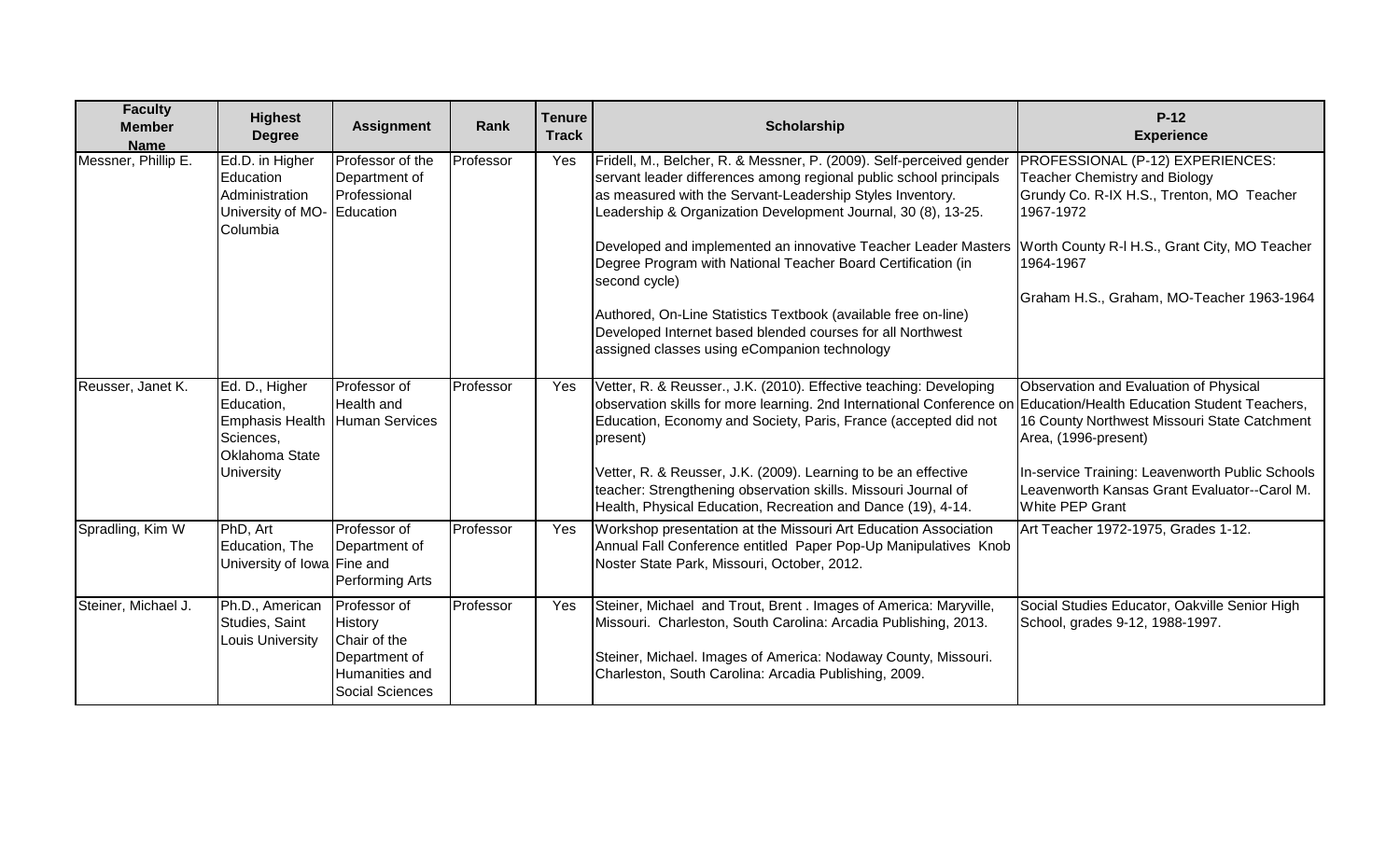| <b>Faculty</b><br><b>Member</b><br><b>Name</b> | <b>Highest</b><br><b>Degree</b>                                                                     | <b>Assignment</b>                                                                                                     | Rank                   | <b>Tenure</b><br><b>Track</b> | <b>Scholarship</b>                                                                                                                                                                                                                                                                                                                                                                                                                                                                                                                                                                                                                                                                                                                                            | $P-12$<br><b>Experience</b>                                                                                                                                                      |
|------------------------------------------------|-----------------------------------------------------------------------------------------------------|-----------------------------------------------------------------------------------------------------------------------|------------------------|-------------------------------|---------------------------------------------------------------------------------------------------------------------------------------------------------------------------------------------------------------------------------------------------------------------------------------------------------------------------------------------------------------------------------------------------------------------------------------------------------------------------------------------------------------------------------------------------------------------------------------------------------------------------------------------------------------------------------------------------------------------------------------------------------------|----------------------------------------------------------------------------------------------------------------------------------------------------------------------------------|
| Zeliff, Nancy                                  | Ph.D., Business<br>Education,<br>University of<br>Missouri-<br>Columbia                             | Professor of<br><b>Business</b><br>Education in<br>Math/Computer<br>Science/Info<br><b>Systems Dept</b>               | Professor              | Yes                           | Zeliff, N. D. (2013). Evaluating and Assessing Student Student<br>Performance. In B. McEwen (Ed.) Effective Methods of Teaching<br>Business Education in the 21st Century. Reston, VA: NBEA 2013<br>Yearbook. (51).<br>Zeliff, N. D. (2011). Delivery Options of Online Education. In L. G.<br>Snyder (Ed.) Online Education. Reston, VA: NBEA 2011 Yearbook.<br>(49).<br>Zeliff, N.D. (2011, April). Jazz Up Your Methods Class. NBEA<br>Convention, New Orleans, LA. Panel presentation, one of three<br>panelists.                                                                                                                                                                                                                                         | Fairfax R-III, Fairfax, MO. Business Education<br>Teacher, August 1983-September 1986<br>Milford Public School, Milford, NE. Business<br>Education Teacher, August 1981-May 1983 |
| Alexander, Kristina                            | Ed.D. University<br>of Missouri-<br>Columbia<br>Educational<br>Leadership<br><b>Policy Analysis</b> | Associate<br>Professor<br>Department of<br>Professional<br>Education<br>Educational<br>Specialist<br>Program Director | Associate<br>Professor | Yes                           | Grispino, F. & Alexander, K. (2009). Finding, hiring, and keeping the Superintendent of School<br>best teachers and staff: Methods and management in a time of<br>shortage. ProActive Publications: Lancaster, PA. BOOK<br>Long, T. & Alexander, K. (2010). Bullying: Dilemmas, definitions, and 5-6th Science and Math Teacher<br>solutions. Journal of Contemporary Issues in Education Research.<br>(accepted published 2010) PEER/BLIND REVIEWED HARD COPY<br><b>JOURNAL ARTICLE</b><br>Pohren, P. & Alexander, K. (Second Quarter, 2008). Eating<br>disorders among adolescents and how educators can recognize<br>symptoms with possible solutions. Contemporary Issues in<br>Education Research, 1, 2. PEER/BLIND REVIEWED HARD COPY<br><b>JOURNAL</b> | PK-6 Principal                                                                                                                                                                   |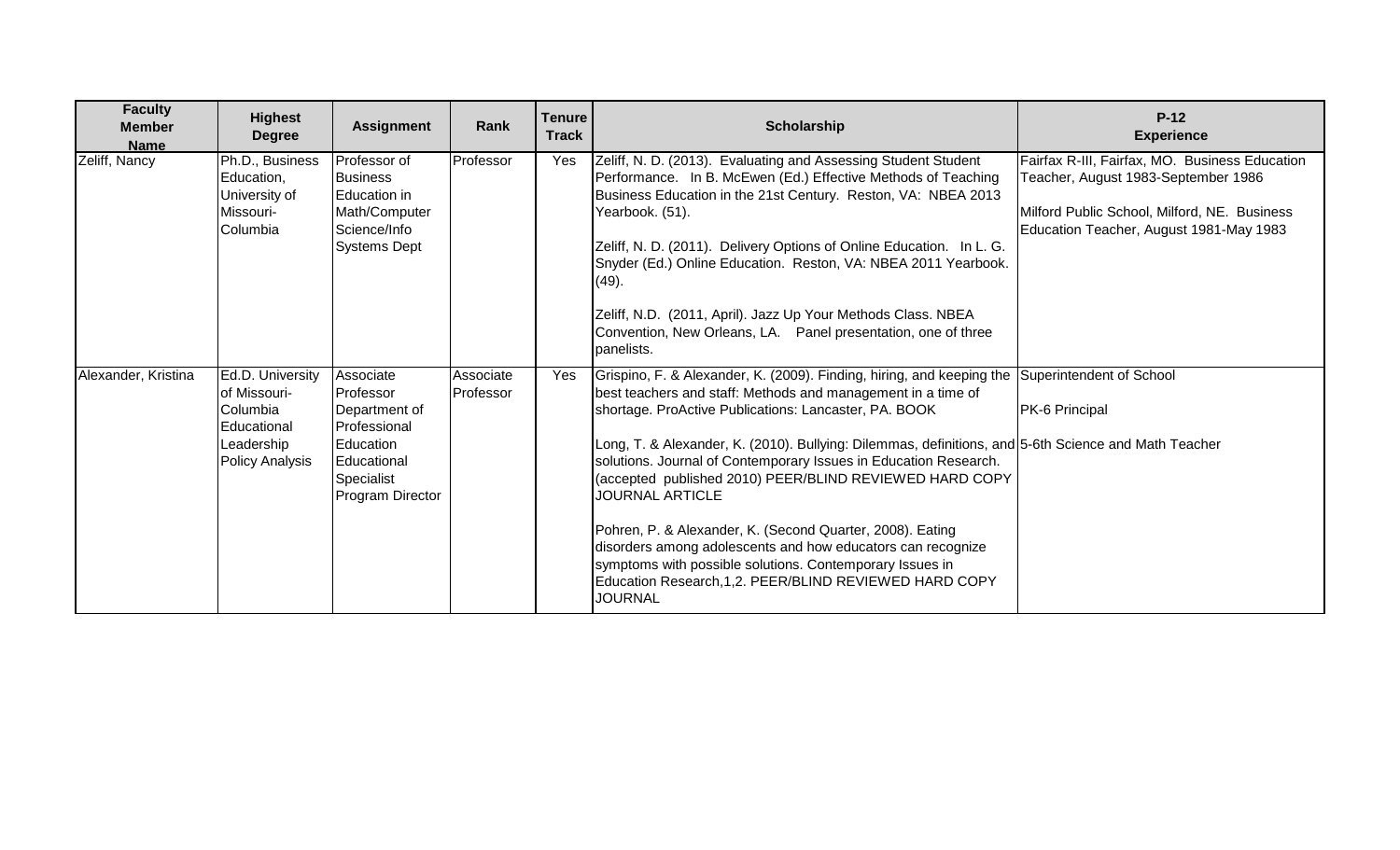| <b>Faculty</b><br><b>Member</b><br><b>Name</b> | <b>Highest</b><br><b>Degree</b>                                                                       | <b>Assignment</b>                                 | Rank                   | <b>Tenure</b><br><b>Track</b> | Scholarship                                                                                                                                                                                                                                                                                                                                                                                                                                                                                                                                                 | $P-12$<br><b>Experience</b>                                                                                                                                                                                              |
|------------------------------------------------|-------------------------------------------------------------------------------------------------------|---------------------------------------------------|------------------------|-------------------------------|-------------------------------------------------------------------------------------------------------------------------------------------------------------------------------------------------------------------------------------------------------------------------------------------------------------------------------------------------------------------------------------------------------------------------------------------------------------------------------------------------------------------------------------------------------------|--------------------------------------------------------------------------------------------------------------------------------------------------------------------------------------------------------------------------|
| Baldwin, Beccy                                 | Specialist in<br>Education--In<br>Progress<br>M.S. in<br>Educational<br>Leadership--1992              | Regional<br>Professional<br>Development<br>Center | Associate<br>Professor | Yes                           |                                                                                                                                                                                                                                                                                                                                                                                                                                                                                                                                                             | Elementary Principal, North Nodaway, 8 Years<br>Middle School Soc. St. & Title I, North Nodaway,<br>I2 Yr<br>Kids Day Out Preschool, Private Preschool, 9<br><b>Years</b><br>Elementary Classroom, West Nodaway, 9 years |
| Benson, Christine C.                           | Ph.D.,<br>Interdisciplinary<br>Education/<br>Mathematics,<br>University of<br>Missouri-Kansas<br>City | Associate<br>Professor Math<br>Education          | Associate<br>Professor | Yes                           | Benson, C. C., Malm, C. G., & Wall, J. The Distributive Property in<br>Third Grade? Teaching Children Mathematics [Accepted for<br>publication in April, 2013.]<br>Benson, C. C. and Malm, C. G. Bringing the Pythagorean Theorem<br>Full Circle . Mathematics Teaching in the Middle School 66(6), 336<br>344, 2011.<br>Benson, C. The Effect of CCSS on Middle School Mathematics<br>Methods Courses. The Golden Rectangle, A Newsletter of the<br>Missouri Mathematics Association for the Advancement of Teacher<br>Training, November 2011, 4-6, 2011. | Mathematics Teacher (7-12), Northeast<br>Nodaway R-V School District, 1987-1993<br>Mathematics Teacher (7-9), Hamilton, Ohio<br>Public Schools, 1986 - 1987                                                              |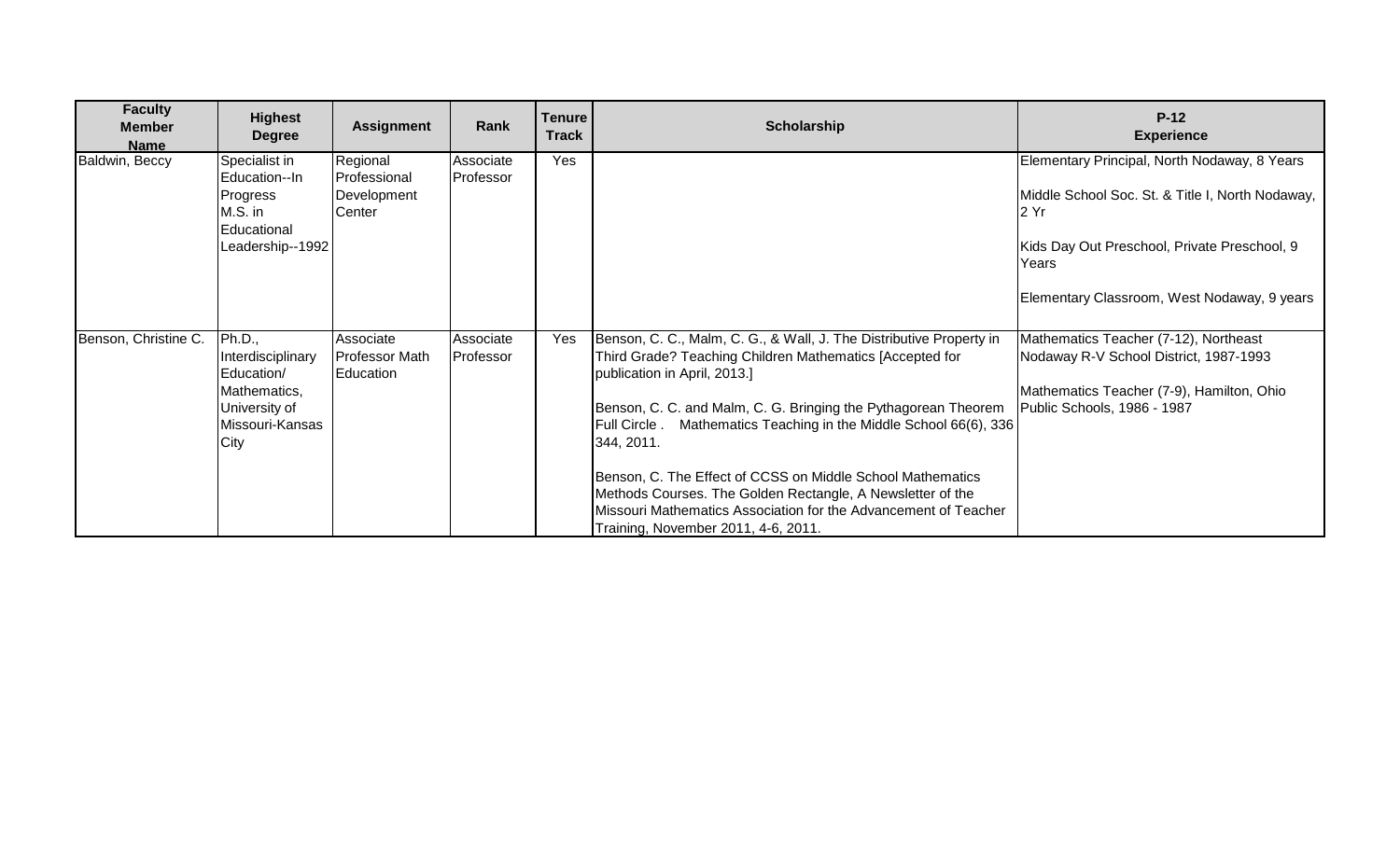| <b>Faculty</b><br><b>Member</b><br><b>Name</b> | <b>Highest</b><br><b>Degree</b>                                                                                            | <b>Assignment</b>                                                                  | Rank                   | <b>Tenure</b><br><b>Track</b> | Scholarship                                                                                                                                                                                                                                                                                                                                                                                                                                                                                                                                                                                 | $P-12$<br><b>Experience</b>                                                                           |
|------------------------------------------------|----------------------------------------------------------------------------------------------------------------------------|------------------------------------------------------------------------------------|------------------------|-------------------------------|---------------------------------------------------------------------------------------------------------------------------------------------------------------------------------------------------------------------------------------------------------------------------------------------------------------------------------------------------------------------------------------------------------------------------------------------------------------------------------------------------------------------------------------------------------------------------------------------|-------------------------------------------------------------------------------------------------------|
| Butler, Loren                                  | Ph.D.,<br>Kinesiology,<br>University of<br>Arkansas                                                                        | Associate<br>Professor in<br>Health & Human<br>Services                            | Associate<br>Professor | Yes                           | Butler, L.L. (2012). An apple a Day: How to lose weight through<br>personal knowledge. uPublish.info. <b>ERetrieved</b> from:<br>http://www.upublish.info/rssauthor/166158.xml on January 27, 2012.<br>Butler, L.L. (2007). A comparison of obesity trends for lowa,<br>Missouri, Mississippi and Colorado using CDC obesity maps. Iowa<br>Association for Health, Physical Education, Recreation and Dance.<br>40(2)<br>Butler, L.L. (2007). Obesity Trends for Missouri: An Analysis of the<br>CDC Obesity Maps. Missouri Journal of Health, Physical Education,<br>Recreation and Dance. | Rogers AR School District, Student Teacher,<br>Substitute Teacher & Assistant Coach, 2006-07          |
| Crossland, Barbara                             | Ed. D. in<br>Educational<br>Leadership &<br><b>Policy Analysis</b><br>from University of Literacy<br>Missouri<br>Columbia. | Associate<br>Professor, Dept of Professor<br>Professional<br>Education             | Associate              | Yes                           |                                                                                                                                                                                                                                                                                                                                                                                                                                                                                                                                                                                             | Teaching in public schools for 17 years in grades<br>1, 3, 4, 6.<br>Elementary Principal for 9 years. |
| Edmonds, Carole A.                             | EdD, Educational Associate<br>Leadership and<br>Policy Analysis,<br>University of<br>Missouri-<br>Columbia                 | Professor<br>Department of<br>Professional<br>Education/Educati<br>onal Leadership | Associate<br>Professor | Yes                           | Place, A. W., Ballenger, J., Wasonga, T.A., Piveral, J., & Edmonds,<br>C. (2010). Principals perspectives of social justice in public schools.<br>International Journal of Educational Management, 24(6), 531-543.<br>Piveral, J.A., Edmonds, C.A., & Barnes, J. (2009). Aligning the stars   17 years-Elementary Principal<br>to dazzle. In K.T. Henson, Supervision: A collaborative approach to<br>Instructional Improvement (pp. 197-198). Long Grove, IL: Waveland 11 years-MO Leadership Academy Facilitator<br>Press, Inc.                                                           | 3 years- Grade 2<br>10 years-Grade 6                                                                  |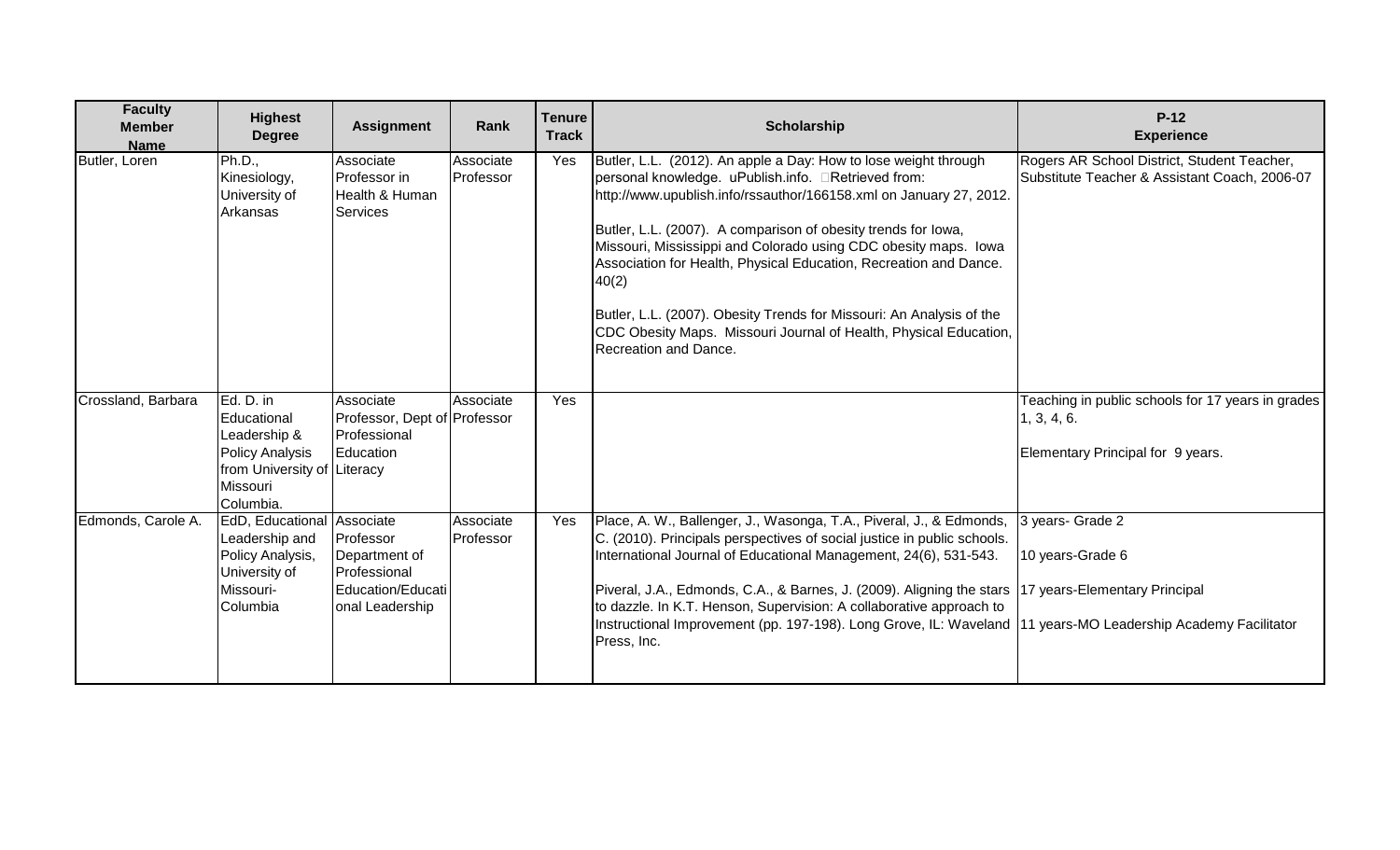| <b>Faculty</b><br><b>Member</b><br><b>Name</b> | <b>Highest</b><br><b>Degree</b>                                                                            | <b>Assignment</b>                                                                              | Rank                   | <b>Tenure</b><br><b>Track</b> | Scholarship                                                                                                                                                                                                                                                                                                                                                                                                                                                                                                                                       | $P-12$<br><b>Experience</b>                                                                                                                                                                                                                                                                 |
|------------------------------------------------|------------------------------------------------------------------------------------------------------------|------------------------------------------------------------------------------------------------|------------------------|-------------------------------|---------------------------------------------------------------------------------------------------------------------------------------------------------------------------------------------------------------------------------------------------------------------------------------------------------------------------------------------------------------------------------------------------------------------------------------------------------------------------------------------------------------------------------------------------|---------------------------------------------------------------------------------------------------------------------------------------------------------------------------------------------------------------------------------------------------------------------------------------------|
| Foley, Nancy E.                                | Ph.D., Special<br>Education:<br>Mild/Moderate<br>Disabilities;<br><b>Kansas State</b><br><b>University</b> | Associate<br>Professor,<br>Special<br>Education;<br>Department of<br>Professional<br>Education | Associate<br>Professor | Yes                           | State Presentation: MO-CEC, March 9, 2013. Lodge of the Four<br>Seasons; A Collaborative Environment: Views from Faculty and<br>Preservice Teachers; Co-presenter<br>State Presentation: MO-CASE Fall Conference. Tan Tar A. Sept. 24,<br>2012. Modeling Collaboration: A project Between Special Education<br>and Elementary Education Pre-Service Teachers<br>National Presentation: 33rd Annual TED Conference, May 5, 2010.<br>St. Louis, MO. Addressing Continuing Teacher Shortages Through<br>Online Teacher Preparation: Lessons Learned. | Arrange: Professional Development<br>Opportunities for Introduction to Special<br>Education (62-371/62-641) PD requirement                                                                                                                                                                  |
| Freeman, Virgil                                | EdD, Educational Associate<br>Administration,<br>University of<br>Arkansas                                 | Professor of<br>Professional<br>Education<br>Department                                        | Associate<br>Professor | <b>Yes</b>                    | The Profiling of Personalities - National Educational of Professors<br>Association Page 60 of NCPEA<br>Building a Greener School with LEED National Educational of<br>Professors Association Page 66 of NCPEA<br>Education Leadership: The Role and Dynamics of Personality<br>Profiling, Intellectbase International Consortium peer-reviewed<br>conference proceedings, Volume 6, Nashville, TN, USA, May 27-29<br>2009, pp. 294-296                                                                                                            | Superintendent of Schools Wright City, Missouri.<br>Superintendent of Schools Appleton City,<br>Missouri.<br>Principal-McDonald Count- Anderson, Missouri.<br>Teacher at East Buchanan Schools, Gower,<br>Missouri.<br>32 years of teaching and administration in the<br>State of Missouri. |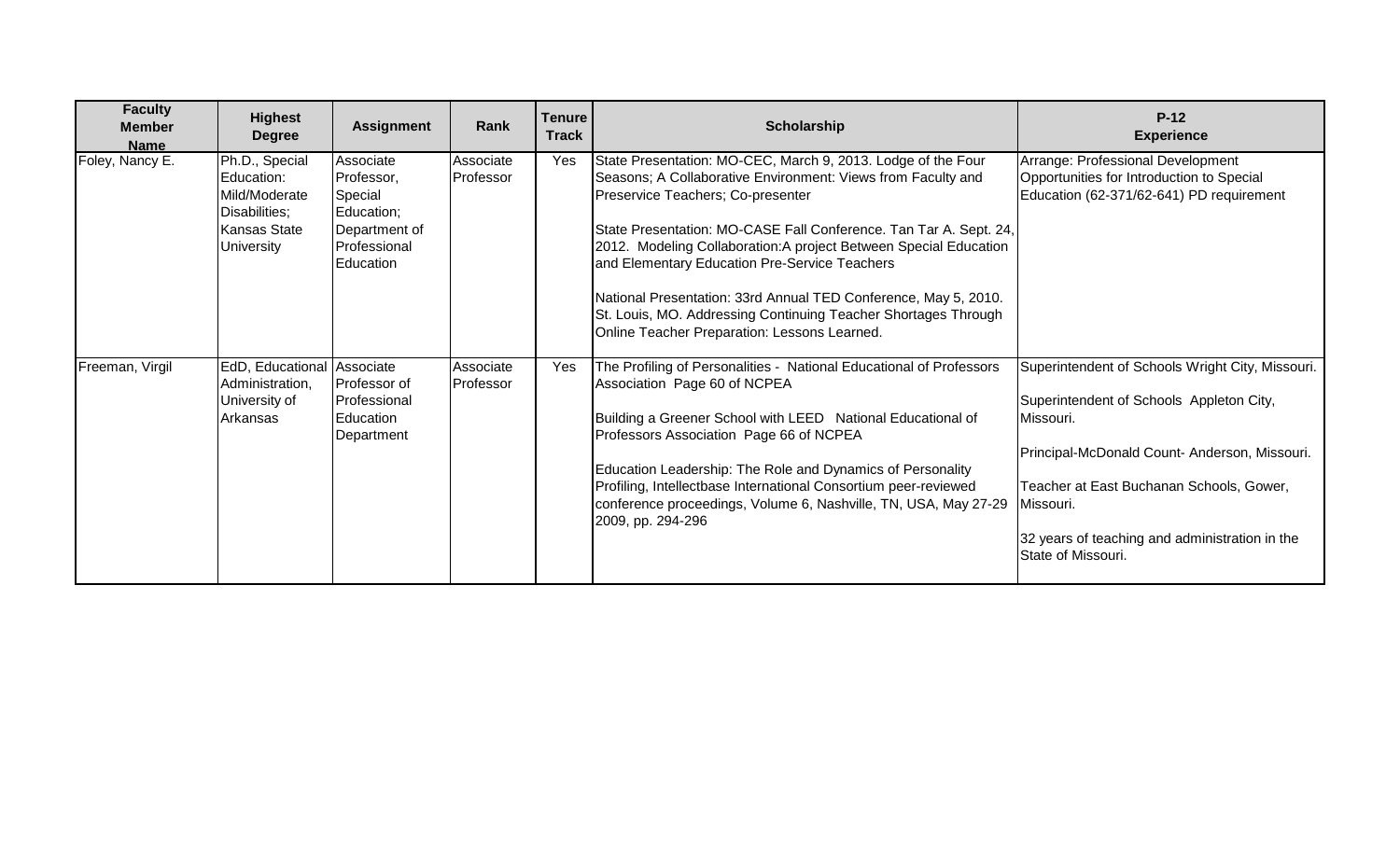| <b>Faculty</b><br><b>Member</b><br><b>Name</b> | <b>Highest</b><br><b>Degree</b>                                                                                                                                                                                                                         | <b>Assignment</b>                                     | Rank                   | <b>Tenure</b><br><b>Track</b> | Scholarship                                                                                                                                                                                                                                                                                                                                                                                                                                                                                                                                                                                                                                                                                                                                                              | $P-12$<br><b>Experience</b>                                                                                                                                                                                                |
|------------------------------------------------|---------------------------------------------------------------------------------------------------------------------------------------------------------------------------------------------------------------------------------------------------------|-------------------------------------------------------|------------------------|-------------------------------|--------------------------------------------------------------------------------------------------------------------------------------------------------------------------------------------------------------------------------------------------------------------------------------------------------------------------------------------------------------------------------------------------------------------------------------------------------------------------------------------------------------------------------------------------------------------------------------------------------------------------------------------------------------------------------------------------------------------------------------------------------------------------|----------------------------------------------------------------------------------------------------------------------------------------------------------------------------------------------------------------------------|
| Fridell, Max E.                                | Ph.D., Curriculum Associate<br>and Instruction<br>(concentrations in Professional<br>Educational<br>Leadership,<br>Language Arts<br>Curriculum and<br>Instruction,<br>Statistics,<br>Educational<br>Policy, and<br>Theatre),<br>University of<br>Kansas | Professor,<br>Education:<br>Educational<br>Leadership | Associate<br>Professor | Yes                           | Fridell, M. (2013, March). Gawk and talk and other secrets of<br>engaging students. Presented at the National Social Science<br>Association National Technology and Social Science Program, Las<br>Vegas, NV.<br>Fridell, M. (2012, October). Jumping jacks for the brain cells:<br>Motivating through movement. Presented at the National Social<br>Science Professional Development Conference, Albuquerque, NM.<br>Fridell, M. (2012, April). The conductivity of creativity and<br>productivity: Instructional strategies that rock!. Presented at the<br>National Social Science Association National Technology and Social Ottawa USD Instructor/Director 1974-1979<br>Science Program, Las Vegas, NV.                                                             | Manhattan USD Teacher/Summer Admin 1991-<br>1996<br>Mission Valley USD Administrator 1984-1991<br>Buhler USD Administrator 1982-1984<br>Various Districts USD Substitute Teacher 1980-<br>1982<br>while in residency at KU |
| Hendrix, Rebecca R.                            | Ph.D.,<br>Psychology<br>(Developmental)<br>University of<br>Nebraska Lincoln Sciences                                                                                                                                                                   | Associate<br>Professor<br>Department of<br>Behavioral | Associate<br>Professor | Yes                           | Hendrix, R. R., & Thompson, R. A. (2011). Development of self-<br>produced locomotion in the first year: Changes in parent perceptions<br>and infant behavior. Infant and Child Development, 20, 288-300.<br>Published online May 25, 2010. doi:10.1002/icd.695<br>Hendrix, R. R. (2011, June). Development of research attitudes in<br>undergraduate psychology students. Paper submitted for<br>presentation at the Gateways to Best Practices for Undergraduate<br>Research Program Directors Conference. St. Louis, MO.<br>Hendrix, R. R., & Francis, A. L. (2010, May). Faculty and student<br>ratings of undergraduate research presentations at a regional<br>conference. Paper presented at the Association for Psychological<br>Science Convention, Boston, MA. |                                                                                                                                                                                                                            |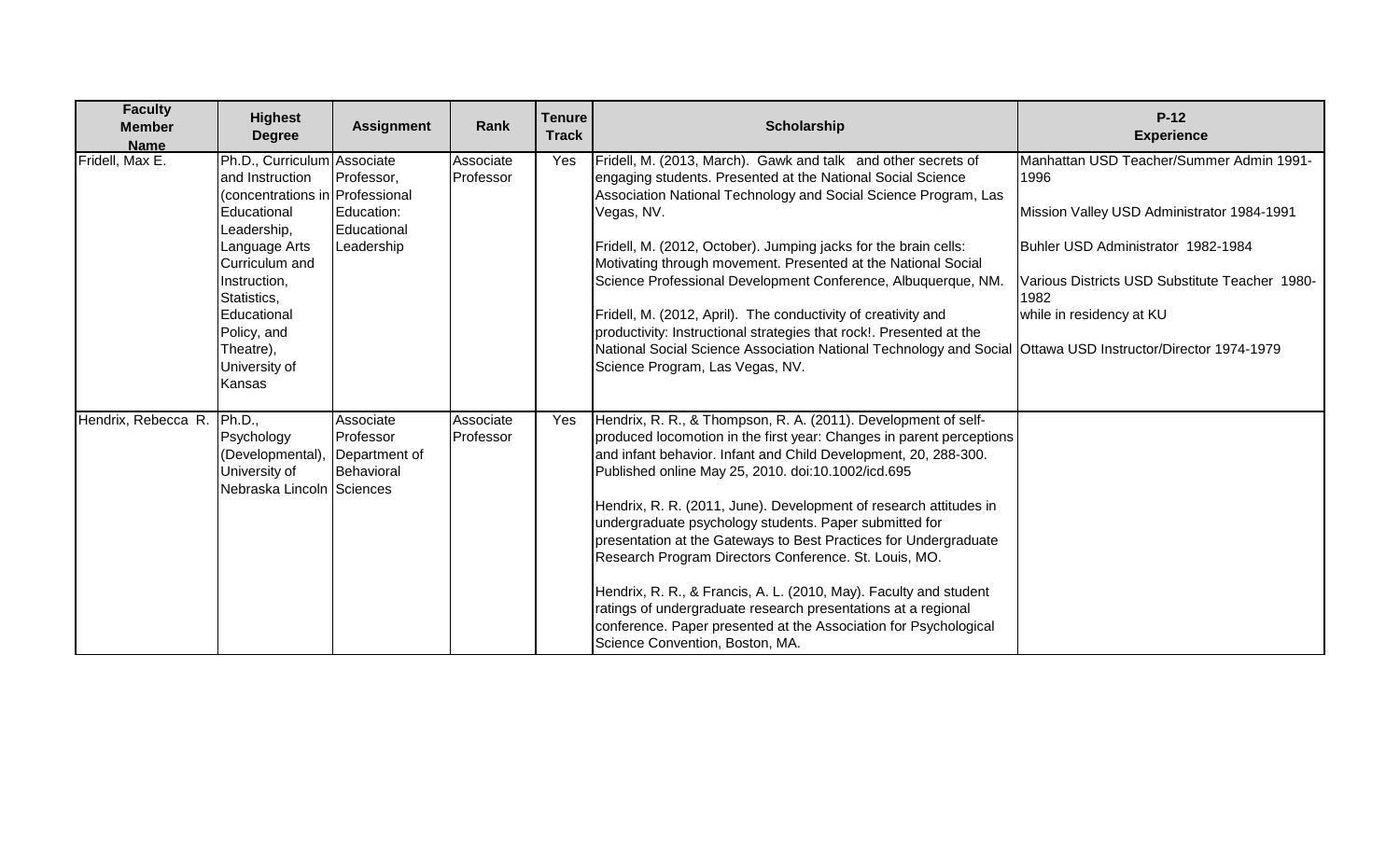| <b>Faculty</b><br><b>Member</b><br><b>Name</b> | <b>Highest</b><br><b>Degree</b>                                                                          | <b>Assignment</b>                                                                            | Rank                   | Tenure<br><b>Track</b> | <b>Scholarship</b>                                                                                                                                                                                                                                                                                                                                                                                                                                                                                                                                                                                                                                                                                                   | $P-12$<br><b>Experience</b>                                                                                                                                                                                            |
|------------------------------------------------|----------------------------------------------------------------------------------------------------------|----------------------------------------------------------------------------------------------|------------------------|------------------------|----------------------------------------------------------------------------------------------------------------------------------------------------------------------------------------------------------------------------------------------------------------------------------------------------------------------------------------------------------------------------------------------------------------------------------------------------------------------------------------------------------------------------------------------------------------------------------------------------------------------------------------------------------------------------------------------------------------------|------------------------------------------------------------------------------------------------------------------------------------------------------------------------------------------------------------------------|
| Hiatt, Rochelle                                | Ed.D.,<br>Educational<br>Leadership,<br>University of<br>Missouri-<br>Columbia                           | Assistant and<br>Associate<br>Professor in<br>Department of<br>Behavioral<br><b>Sciences</b> | Associate<br>Professor | Yes                    | 2011 Hiatt, R.L. (in-press). Leadership and influence processes<br>relevant to addressing issues of censorship in comprehensive<br>guidance programs. The Counseling Interviewer, 44(1).<br>2009 Kibler, J. & Hiatt, S. (2009). Self-injurious behaviors in the<br>schools: Prevention and intervention. The Counseling<br>Interviewer41(2), 16-23.<br>2008 Haberyan, A. & Hiatt, S. (2009). Disaster facts: What school<br>counselors need to know. The Counseling Interviewer 41(1), 7-9.                                                                                                                                                                                                                          | Classroom Teacher, Worth County R-3, 1981-<br>1991<br>Gifted Education, Worth County R-3, 1991-1993<br>Early Childhood Special Education, Worth<br>County R-3, 1991-1996<br>K-6 Counselor, Worth County R-3, 1991-1996 |
| Kreizinger, Joe                                | Ph.D.,<br>Educational<br>Administration,<br>Curriculum, and<br>Instruction,<br>University of<br>Nebraska | Chair,<br>Department of<br>Professional<br>Education<br>Associate<br>Professor of<br>Theatre | Associate<br>Professor | Yes                    | Kreizinger, J.L. (2012, December). (Director, Playwright). In J.<br>Kreizinger, The Hair-Raising Tale of Rapunzel. Performed in the<br>Union Ballroom in conjunction with the Yuletide Feaste, Maryville,<br>MO: Northwest Missouri State University.<br>Kreizinger, J.L. (2012, March). (Director). In R. Rodgers and O.<br>Hammerstein, Oklahoma!. Performed in the Mary Linn Auditorium<br>in the Ron Houston Center for the Performing Arts, Maryville, MO:<br>Northwest Missouri State University.<br>Kreizinger, J.L. (2011, September). Preparing Students for<br>Successful College Theatre Experiences. Presented at the Speech<br>and Theatre Association of Missouri Annual Conference, Lake<br>Ozark, MO | 16 years secondary teacher and administrator<br>(Nebraska public school districts)                                                                                                                                     |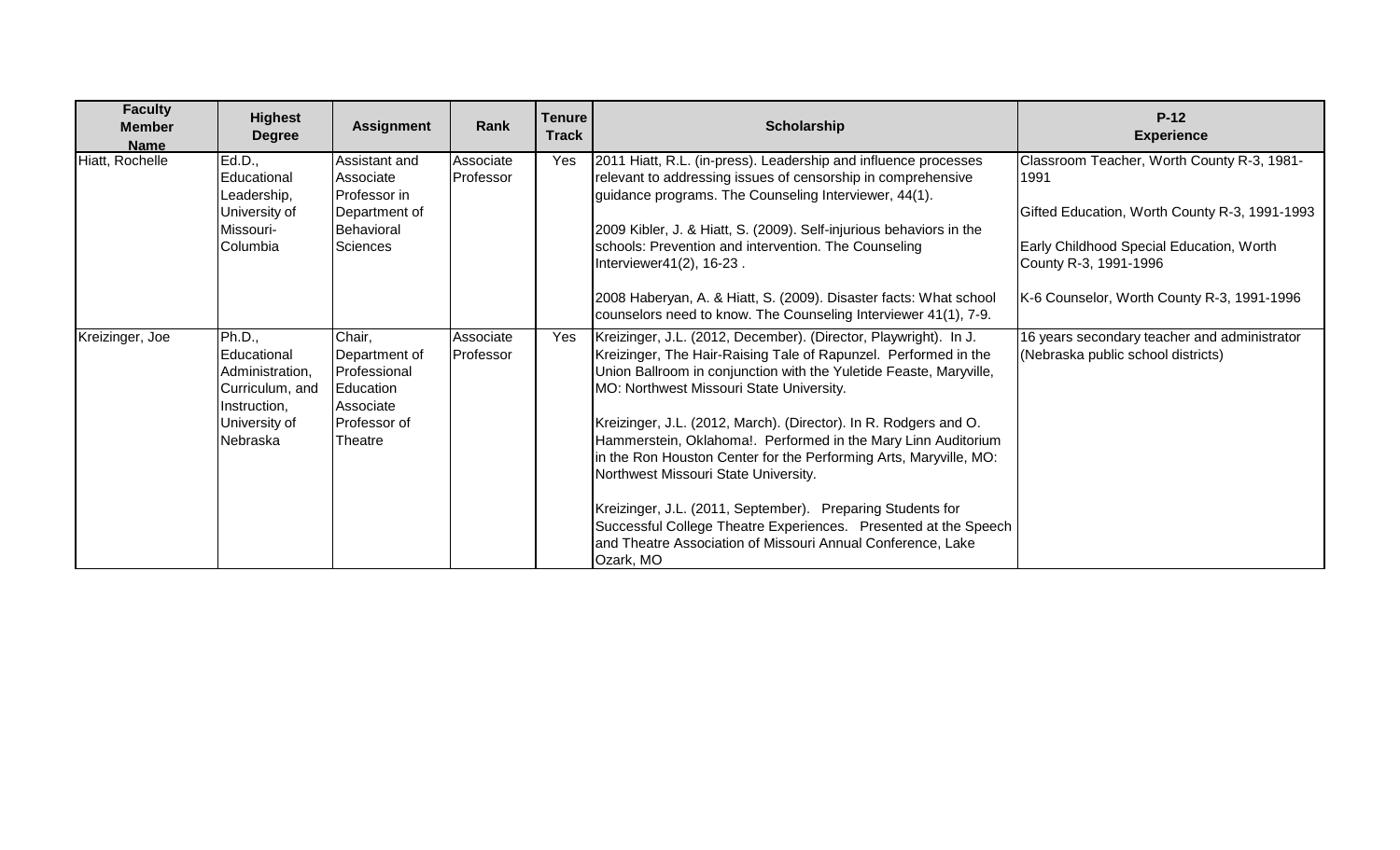| <b>Faculty</b><br><b>Member</b><br><b>Name</b> | <b>Highest</b><br><b>Degree</b>                                                                           | <b>Assignment</b>                                                                                               | <b>Rank</b>            | <b>Tenure</b><br><b>Track</b> | <b>Scholarship</b>                                                                                                                                                                                                                                                                                                                                                                                                                                                                                                                                                                                                                                                                                                                                         | $P-12$<br><b>Experience</b>                                                                                                                                                                                                                  |
|------------------------------------------------|-----------------------------------------------------------------------------------------------------------|-----------------------------------------------------------------------------------------------------------------|------------------------|-------------------------------|------------------------------------------------------------------------------------------------------------------------------------------------------------------------------------------------------------------------------------------------------------------------------------------------------------------------------------------------------------------------------------------------------------------------------------------------------------------------------------------------------------------------------------------------------------------------------------------------------------------------------------------------------------------------------------------------------------------------------------------------------------|----------------------------------------------------------------------------------------------------------------------------------------------------------------------------------------------------------------------------------------------|
| Lanier, Brian                                  | Ph.D.<br><b>Music Education</b><br>The Florida State Education,<br>University                             | Associate<br><b>Professor Music</b><br>Department of<br>Fine and<br>Performing Arts                             | Associate<br>Professor | Yes                           | Northwest Missouri State University Madraliers performance for the<br>American Choral Directors Association Southwest Division<br>Convention, Meyerson Symphony Center, Dallas, Texas, March 2,<br>2012 (invitation via blind audition peer reviewed)<br>Northwest Missouri State University Madraliers performance for the<br>Missouri Music Educators Association 74th Annual Clinic/Workshop<br>at Tan-Tar-A Resort, Osage Beach, January 26, 2012 (invitation via<br>blind audition peer reviewed)<br>Northwest Missouri State University Madraliers performance for the<br>Missouri Music Educators Association 75th Annual Clinic/Workshop<br>at Tan-Tar-A Resort,<br>Osage Beach, January 24, 2013 (invitation via blind audition peer<br>reviewed) | Vocal Music Teacher Orange County Public<br>Schools, Orlando, FL 1986 - 2002                                                                                                                                                                 |
| Lovelace, Terry L.                             | Ph.D., Major:<br>Reading<br>Education. Minor:<br>Research/<br>Statistics, The<br>University of<br>Georgia | Associate<br>Professor,<br>Department of<br>Professional<br>Education.<br>Elementary<br>education<br>generalist | Associate<br>Professor | Yes                           | Lovelace, T. L. (2012, August). A picture is worth a thousand words:<br>Incorporating primary source images in elementary social studies<br>education. Paper presented at the summer seminar of the National<br>Social Science Association, Lake Tahoe, NV.<br>Lovelace, T. L. (2012, October). Explaining poverty: Useful<br>interactive Internet resources for elementary social studies teachers.<br>Paper presented at the biannual meeting of the National Social<br>Science Association, Albuquerque, NM.<br>Lovelace, T. L. (2013, March). Using children's literature to teach<br>about children in poverty. Paper presented at the National<br>Technology and Social Science Conference, Las Vegas, NV.                                           | Field experiences in Eugene Field Elementary<br>School and Maryville Middle School every<br>semester related to 62-356 Teaching Reading<br>and Language Arts in Elementary School every<br>semester. Both schools are Title I rural schools. |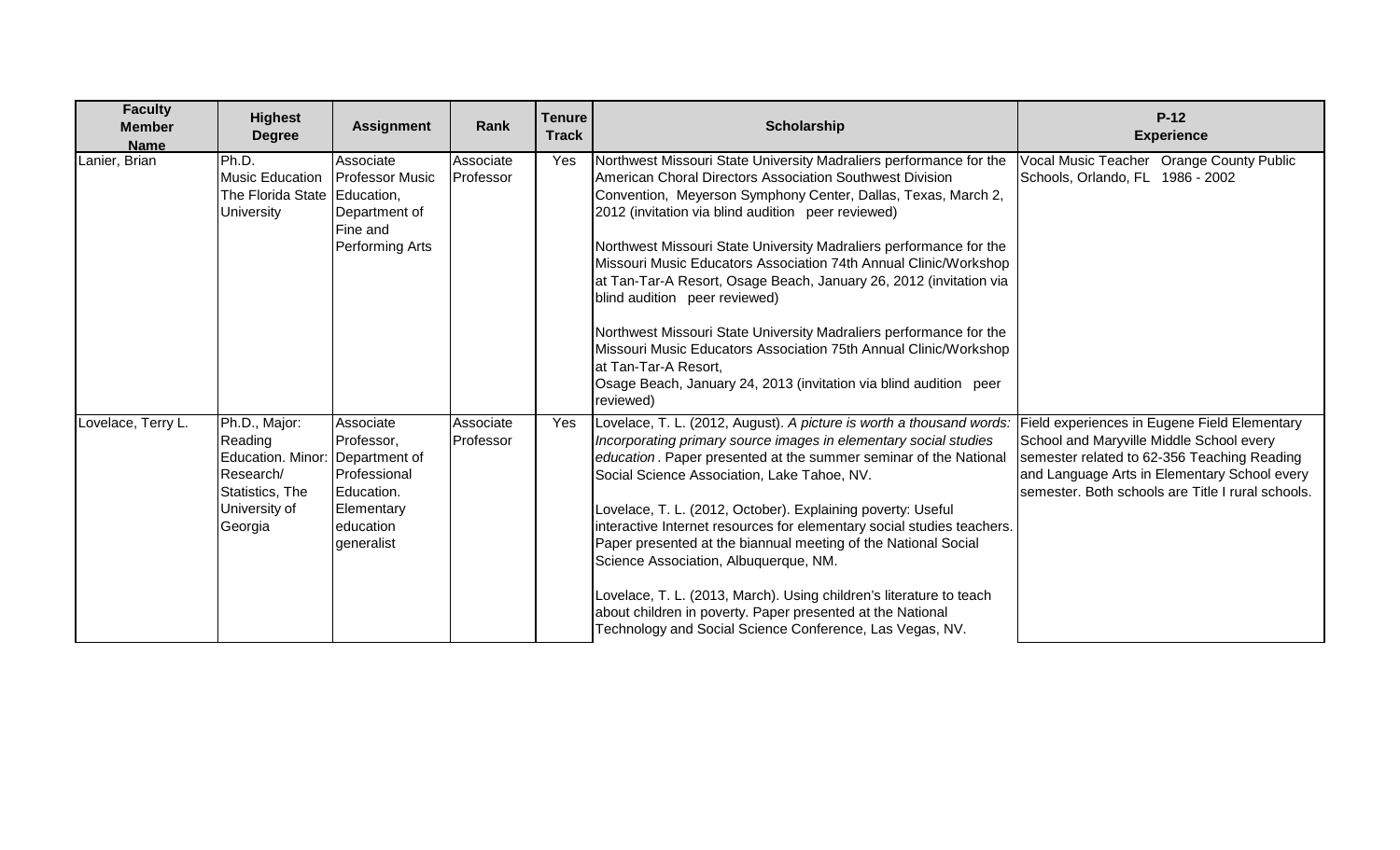| <b>Faculty</b><br><b>Member</b><br><b>Name</b> | <b>Highest</b><br><b>Degree</b>                                                                                            | <b>Assignment</b>                                                                                                                                            | Rank                   | <b>Tenure</b><br><b>Track</b> | Scholarship                                                                                                                                                                                                                                                                                                                                                                                                                                                                                                                                                                                                                                  | $P-12$<br><b>Experience</b>                                                                                                                                                                                                                                                                                                                                                                                                                                                   |
|------------------------------------------------|----------------------------------------------------------------------------------------------------------------------------|--------------------------------------------------------------------------------------------------------------------------------------------------------------|------------------------|-------------------------------|----------------------------------------------------------------------------------------------------------------------------------------------------------------------------------------------------------------------------------------------------------------------------------------------------------------------------------------------------------------------------------------------------------------------------------------------------------------------------------------------------------------------------------------------------------------------------------------------------------------------------------------------|-------------------------------------------------------------------------------------------------------------------------------------------------------------------------------------------------------------------------------------------------------------------------------------------------------------------------------------------------------------------------------------------------------------------------------------------------------------------------------|
| Malm, Cheryl                                   | Ph.D.<br>Curriculum &<br>Instruction:<br><b>Mathematics</b><br>Education<br>University of<br>Nebraska-Lincoln Mathematics, | Assistant Director<br>of Teacher<br><b>Education</b><br>Associate<br>Professor<br>Department of<br>Computer<br>Science, and<br>Information<br><b>Systems</b> | Associate<br>Professor | Yes                           | Malm, C., Benson, C. & Wall, J. The Distributive Property in Third<br>Grade (working title) [Paper #11-06-093-3BR], Accepted for<br>publication in Teaching Children Mathematics. April, 2013.<br>Malm, C. & Benson, C. (2011). Bring the Pythagorean Theorem<br>"Full Circle". Mathematics Teaching in the Middle School, 16(6), 336-<br>344.<br>Rhea, M., Lucido, P., and Malm, C. (Fall 2005) Using process and<br>inquiry to teach content: projectile motion and graphing Science<br>Activities. 42 (3) 10-15.                                                                                                                          | <b>Fairmont Public Schools</b><br>Middle/Secondary Mathematic and Computer<br>Science Teacher 1983-1989                                                                                                                                                                                                                                                                                                                                                                       |
| Piveral, Joyce                                 | EdD.,<br>Educational<br>Leadership,<br>University of<br>Missouri-<br>Columbia                                              | Dean of the<br>College of<br>Education and<br><b>Human Services</b>                                                                                          | Associate<br>Professor | Yes                           | Place, W.A., Ballenger, J., Wasonga, T.A., Piveral, J.A., Edmonds,<br>C., & Straton, S. (2010). Principals perspectives of social justice in<br>public school settings. International Journal of Educational<br>Management 24(6).<br>Piveral, J.A. (2010) Annual Report to COTE. Data analysis report<br>about the state of Teacher Education at Northwest Missouri State<br>University.<br>Dickey-Kotz, M., Glenn, J., Halferty, N., Piveral, J.A., (2011).<br>Looking through our students eyes: A reflective analysis of teacher<br>educator faculty dispositions. 2011 Critical Questions in Education<br>Conference in Kansas City, MO. | Assistant Principal, Central High School, St.<br>Joseph School District, St. Joseph, Missouri<br>(1981-2000). Responsible for instructional<br>leadership, supervising teachers, staff and 9-12<br>students. Provided leadership for staff<br>development, 504 Coordinator, and leader for<br>two North Central Visits. Participated in school<br>improvement initiatives, wrote grants and<br>provided direction for curriculum development<br>and other duties as assigned. |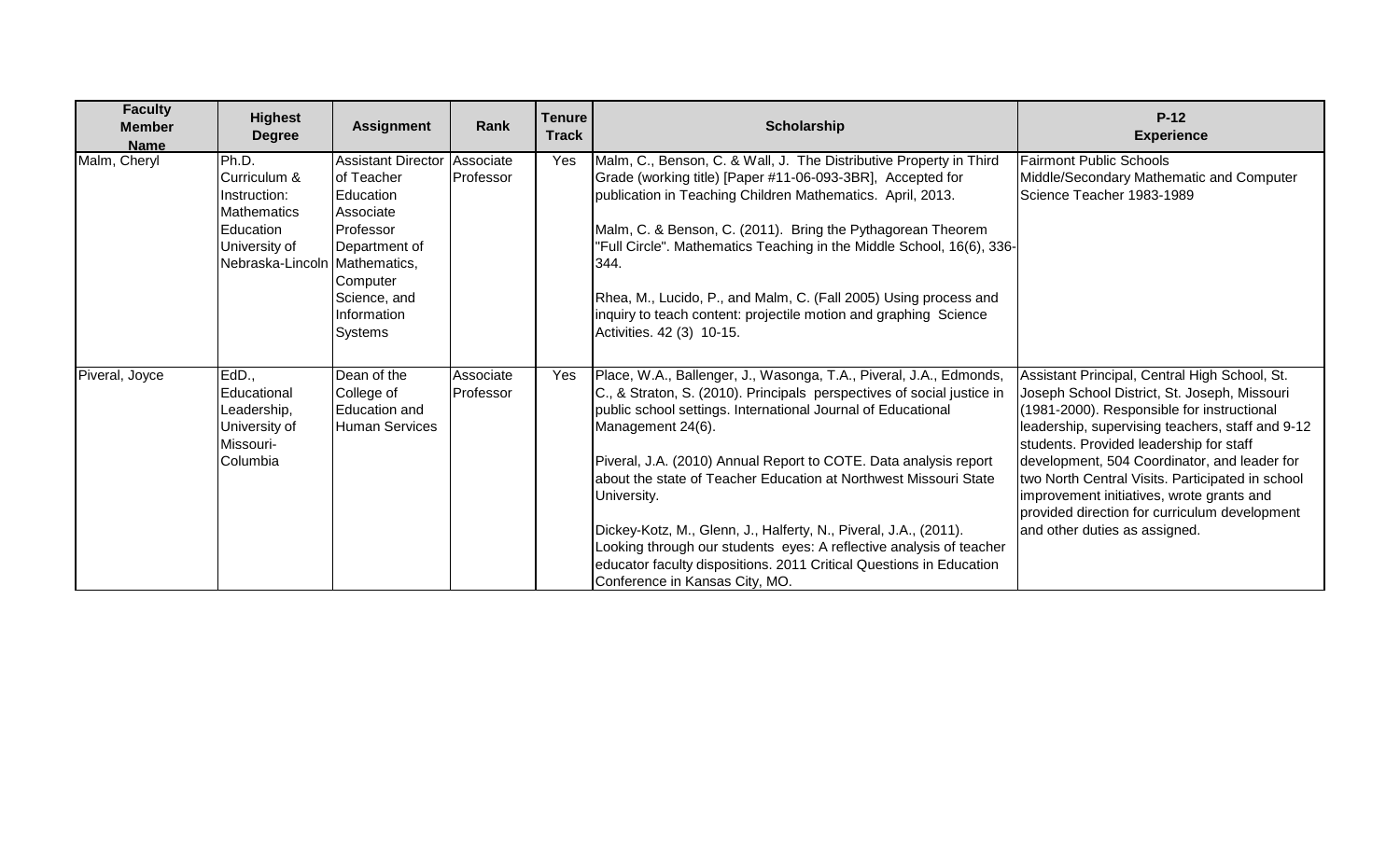| <b>Faculty</b><br><b>Member</b><br><b>Name</b> | <b>Highest</b><br><b>Degree</b>                                                                                                | <b>Assignment</b>                                                                                    | Rank                   | <b>Tenure</b><br><b>Track</b> | <b>Scholarship</b>                                                                                                                                                                                                                                                                                                                                                                                                                                                                                                                                                                                                                                                       | $P-12$<br><b>Experience</b>                                                                                                                                                                                                                                                              |
|------------------------------------------------|--------------------------------------------------------------------------------------------------------------------------------|------------------------------------------------------------------------------------------------------|------------------------|-------------------------------|--------------------------------------------------------------------------------------------------------------------------------------------------------------------------------------------------------------------------------------------------------------------------------------------------------------------------------------------------------------------------------------------------------------------------------------------------------------------------------------------------------------------------------------------------------------------------------------------------------------------------------------------------------------------------|------------------------------------------------------------------------------------------------------------------------------------------------------------------------------------------------------------------------------------------------------------------------------------------|
| Steffens, Shirley                              | Ph.D., Special<br>Education,<br>University of<br>Wisconsin --<br>Madison                                                       | Associate<br>Professor Special Professor<br>Education,<br>Department of<br>Professional<br>Education | Associate              | Yes                           | Steffens, S., Farnan, S, & Foley, N. (Nov. 8, 2011) Course<br>Redesign of Introduction to Special Education: Vision for Spring<br>2012. 34th Annual Teacher Education Division<br>Steffens, S., Nielson, C., Doyle, L., Nelson, D., & Spencer, C. (Oct.<br>21, 2011). Selecting Your Palette: A Panel on Intelligence Tests.<br>Council for Educational Diagnostic Services Annual Conference,<br>Kansas City, MO.<br>Steffens, S. & Foley, N. (Nov. 10, 2010). Addressing Continuing<br>Teacher Shortages Through Online Teacher Preparation: Lessons<br>Learned. 33rd Annual Teacher Education Division Council for<br>Exceptional Children Conference, St. Louis, MO. |                                                                                                                                                                                                                                                                                          |
| Andrews, Jane                                  | Ed.D. Education,<br>University of<br>Nebraska,<br>Lincoln,<br>Nebraska                                                         | Assistant<br>Professor in the<br>Department of<br>Professional<br>Education                          | Assistant<br>Professor | Yes                           | Andrews, J. (2012, April) Bridging the literacy gap between low<br>income and middle class families. Paper presented to the National<br>Social Science Association and Social Science Technology<br>Conference, Las Vegas, NV.<br>Andrews, J. (2011). Connecting our past to the present. National<br>Social Science Proceedings. (in press).<br>Andrews, J., Crossland, B., & Lovelace, T.L. (in press) Assessing<br>preservice teachers' technical preservice confidence and<br>competence. National Social Science Technology Journal (in press).                                                                                                                     | 1994-1997 Principal, Onalaska Public Schools,<br>Onalaska, Wisconsin<br>1992-1994 Principal, Prairie du Chien Schools,<br>Prairie du Chien, Wisconsin<br>1972-1976 Teacher/Team Leader, Omaha<br>Westside Schools, Omaha, Nebraska<br>1969-1972 Elementary Teacher, Lincoln,<br>Nebraska |
| Detrixhe, Karen                                | ABD, Foreign<br>Language<br>Education,<br>University of<br>Kansas<br>Masters in<br>Spanish, Wichita<br><b>State University</b> | Assistant<br>Professor of<br>Spanish                                                                 | Assistant<br>Professor | Yes                           |                                                                                                                                                                                                                                                                                                                                                                                                                                                                                                                                                                                                                                                                          | Spanish high school teacher<br>K-12 ESL grant research assistant: Topeka<br>Teachers Today and Tomorrow (provided ESL<br>workshops and ESL classroom best practices to<br>K-12 teachers)                                                                                                 |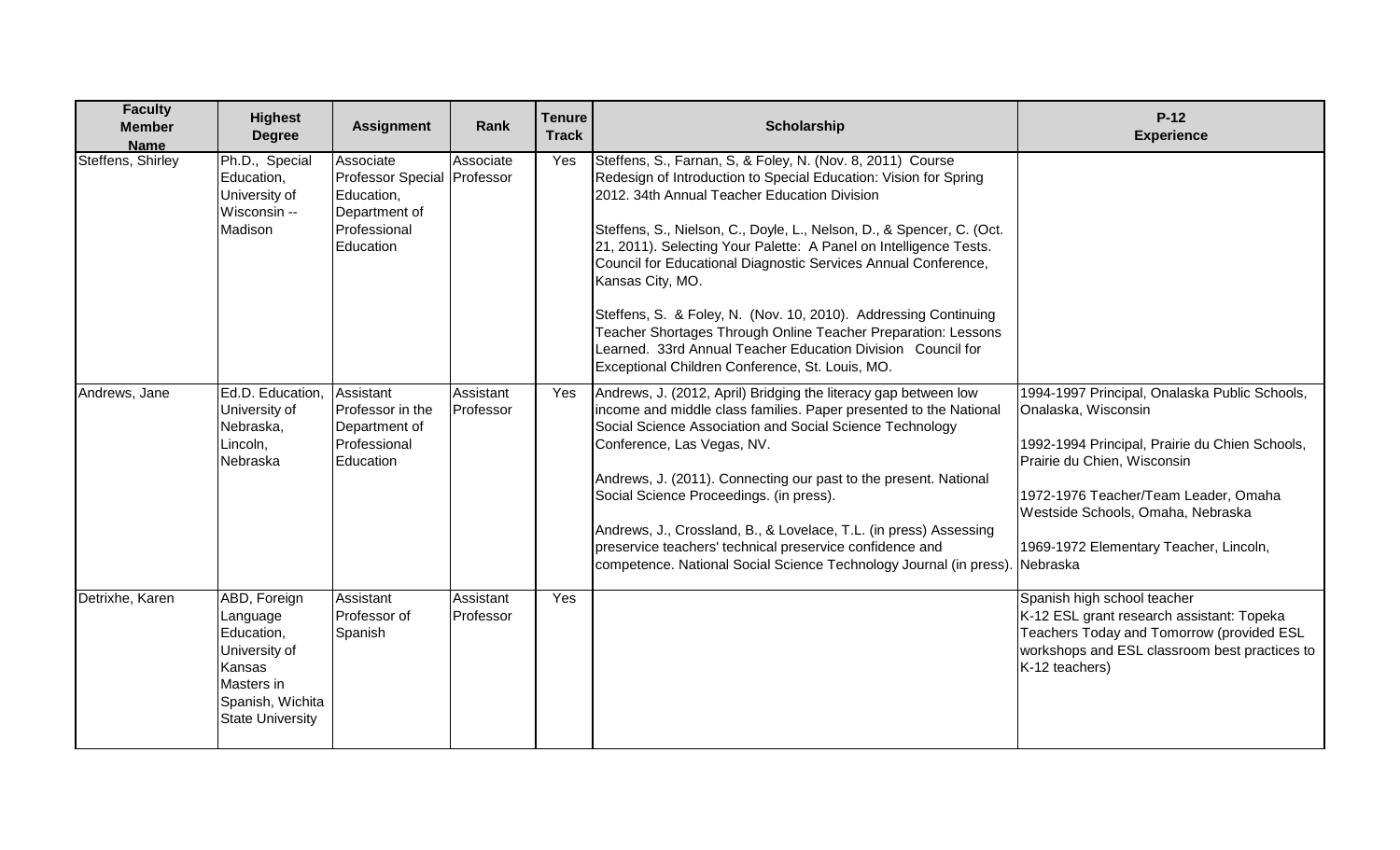| <b>Faculty</b><br><b>Member</b><br><b>Name</b> | <b>Highest</b><br><b>Degree</b>                                                     | <b>Assignment</b>                                                           | Rank                   | <b>Tenure</b><br><b>Track</b> | Scholarship | $P-12$<br><b>Experience</b>                                                                                                                                                                                                                                                                                                                                                                                      |
|------------------------------------------------|-------------------------------------------------------------------------------------|-----------------------------------------------------------------------------|------------------------|-------------------------------|-------------|------------------------------------------------------------------------------------------------------------------------------------------------------------------------------------------------------------------------------------------------------------------------------------------------------------------------------------------------------------------------------------------------------------------|
| Glenn, Janet                                   | Ed.D.,<br>Educational<br>Leadership,<br>University of<br>Missouri-<br>Columbia      | Assistant<br>Professor in the<br>Department of<br>Professional<br>Education | Assistant<br>Professor | Yes                           |             | Savannah School District                                                                                                                                                                                                                                                                                                                                                                                         |
| Gordon, William<br>Daniel                      | EdD, Educational Assistant<br>Leadership,<br>University of<br>Missouri-<br>Columbia | Professor<br>Department of<br>Professional<br>Education                     | Assistant<br>Professor | Yes                           |             | Missouri Department of Elementary and<br>Secondary Education 2008 - 2011<br>Director - Warrensburg Area Career Center<br>2006 - 2008<br>Principal - Warrensburg High School 1998 - 2006<br>Assistant Principal - Hannibal High School 1992 -<br>1998<br>Principal - Savannah Middle School 1991 - 1992<br>Principal - Paris High School 1989 - 1991<br>Science Teacher - Brookfield Middle School<br>1982 - 1988 |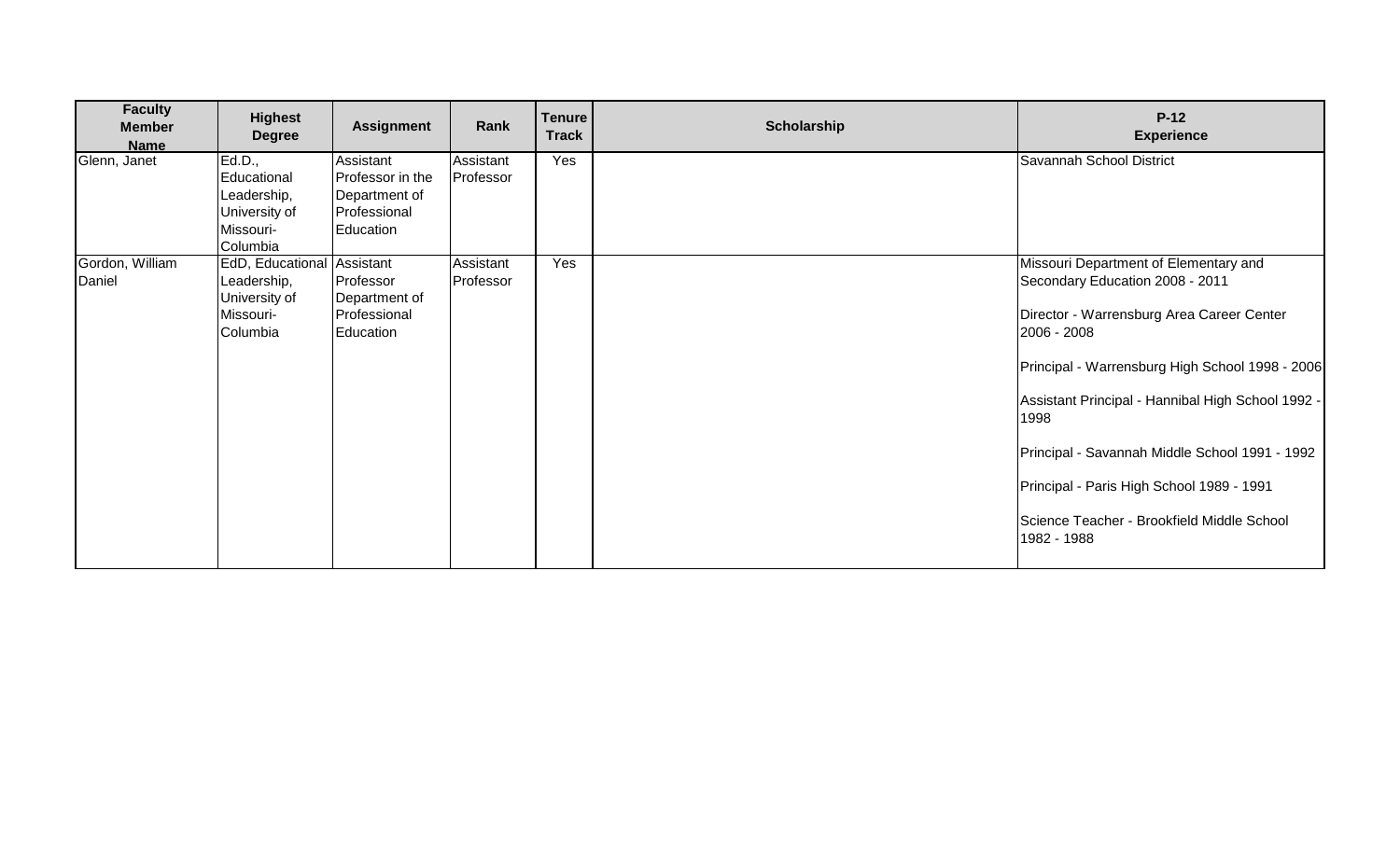| <b>Faculty</b><br><b>Member</b><br><b>Name</b> | <b>Highest</b><br><b>Degree</b>                                                                                       | <b>Assignment</b>                                                           | Rank                   | <b>Tenure</b><br><b>Track</b> | Scholarship                                                                                                                                                                                                                                                                                                                                                                                                                                                                                                                                                                                   | $P-12$<br><b>Experience</b>                                                                                                                                                                                                                                                        |
|------------------------------------------------|-----------------------------------------------------------------------------------------------------------------------|-----------------------------------------------------------------------------|------------------------|-------------------------------|-----------------------------------------------------------------------------------------------------------------------------------------------------------------------------------------------------------------------------------------------------------------------------------------------------------------------------------------------------------------------------------------------------------------------------------------------------------------------------------------------------------------------------------------------------------------------------------------------|------------------------------------------------------------------------------------------------------------------------------------------------------------------------------------------------------------------------------------------------------------------------------------|
| Ingraham, Nissa                                | EdD., Education<br>Leadership,<br>University of<br>Missouri                                                           | Assistant<br>Professor in<br>Department of<br>Professional<br>Education     | Assistant<br>Professor | Yes                           | Ingraham, N. (2013). Perceived ethnolinguistic vitality of the English<br>as a second language teacher: a qualitative look at middle and high<br>school Hispanic students preference. In L. Anglada & D. Bengas<br>(Eds.), Papers from the FAPPI. Buenos Aires, Argentina.<br>Ingraham, N. (2013). Stories of k-12 English language learner<br>teachers developing through informal collaboration within<br>occupational communities. The National Social Science Journal. (In<br>Press).<br>Ingraham, N. (2012). Pre-service el instruction: a community<br>approach. AccELLerate, 4(3). 10. | Lenox Schools, Lenox, IA- 6 years K-12 ELL<br>teacher and coordinator, 9-12 Spanish teacher<br>Glenwood Schools, Glenwood, IA, 2 years<br>middle & high school Spanish and French<br>teacher<br>Houston Schools, Houston, TX, 1 year high<br>school Spanish teacher                |
| Kobialka, Gayla Dale                           | Doctor of Musical Assistant<br>Arts, Music<br>Education,<br>Shenandoah<br>Conservatory at<br>Shenandoah<br>University | Professor of<br><b>Music Education</b>                                      | Assistant<br>Professor | Yes                           | Doctoral Dissertation: 2012<br>The Effectiveness of the Changing Education Through the Arts<br>Professional Development Course for Arts Specialists<br>2012 - Civil War Teacher's Guide - Smithsonian American Art<br>Museum - Contributor<br>Link to the complete document -<br>http://americanart.si.edu/education/resources/documents/civilwar_te<br>achersguide_final.pdf                                                                                                                                                                                                                 | 13 years - elementary general music: Fairfax<br>County Public Schools, Alexandria, VA                                                                                                                                                                                              |
| Martin, Barbara                                | Ph.D., Education,<br>Early Childhood<br>Special<br>Education,<br>University of<br>Kansas                              | Assistant<br>Professor in the<br>Department of<br>Professional<br>Education | Assistant<br>Professor | Yes                           | Crossland, B., Clark-Murphy, C. & Martin, B. (2009). Utilizing<br>images in art to foster dialogue about cultural and historical issues in Coordinator of Title 1/ECE Services (2004-2006)<br>the early childhood classroom. The International Journal of the Arts<br>in Society, 3(6), 89-94.<br>Clark-Murphy, C., Crossland, B., & Martin, B. (2008). The socially<br>conscious child: Using arts integration to teach social awareness<br>and personal responsibility. National Social Science Proceedings,<br>$38(2)$ .                                                                   | St. Joseph School District, St. Joseph, MO.<br>YWCA/Child Care Resource and Referral of<br>Northwest Missouri, St. Joseph, MO. Inclusion<br>Coordinator (1999-2003).<br>St. Joseph School District, St. Joseph, MO.<br>Early Childhood Teacher (Title 1 Preschool)<br>(1986-1992). |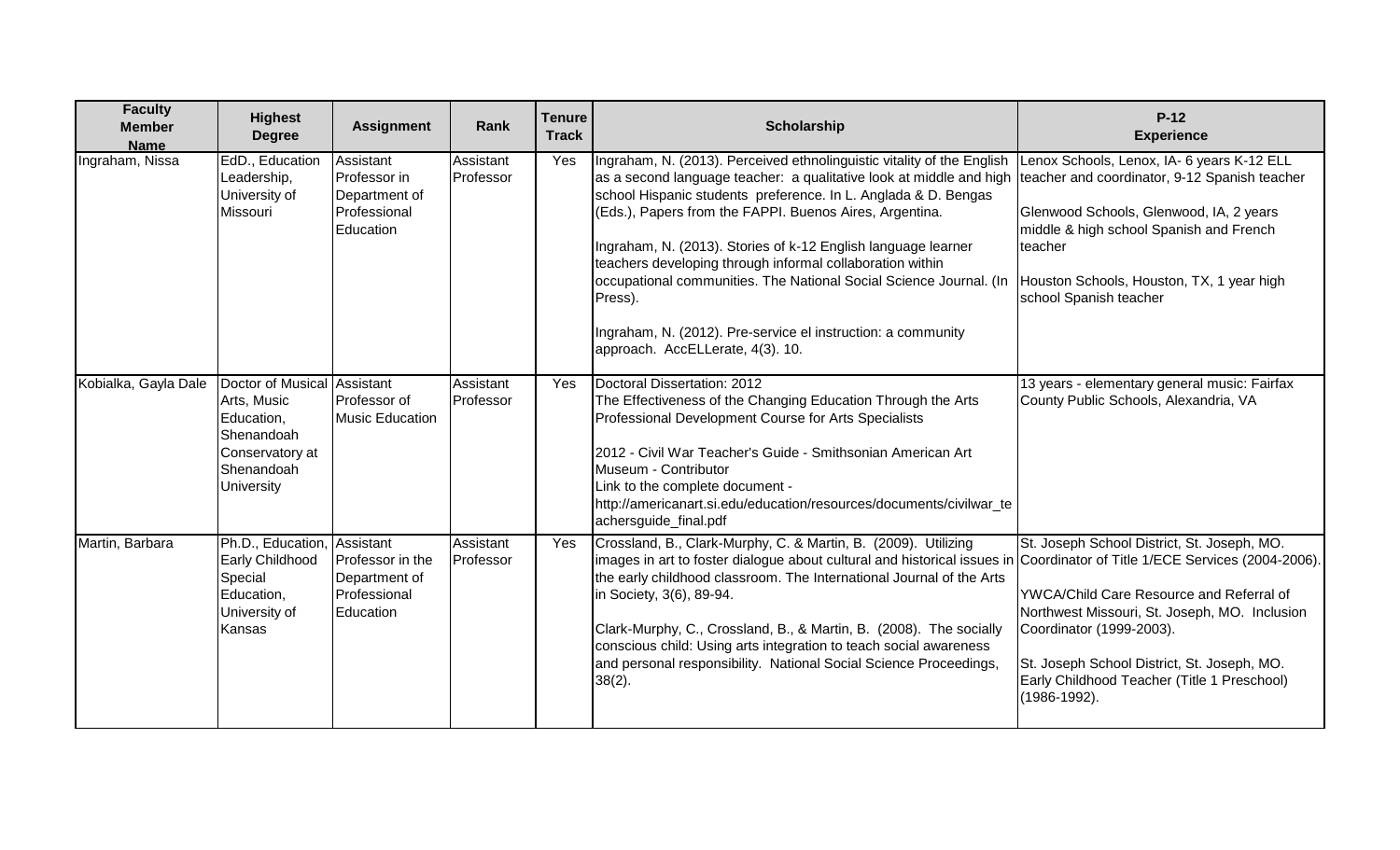| <b>Faculty</b><br><b>Member</b><br><b>Name</b> | <b>Highest</b><br><b>Degree</b>                                                                                              | <b>Assignment</b>                                                              | Rank                   | <b>Tenure</b><br><b>Track</b> | Scholarship                                                                                                                                                                                                                                                                                                                                                                                                                                                                                                                                                                                                                                                                                                          | $P-12$<br><b>Experience</b>                                                                                                                                                                                                                                                                                                                                                                       |
|------------------------------------------------|------------------------------------------------------------------------------------------------------------------------------|--------------------------------------------------------------------------------|------------------------|-------------------------------|----------------------------------------------------------------------------------------------------------------------------------------------------------------------------------------------------------------------------------------------------------------------------------------------------------------------------------------------------------------------------------------------------------------------------------------------------------------------------------------------------------------------------------------------------------------------------------------------------------------------------------------------------------------------------------------------------------------------|---------------------------------------------------------------------------------------------------------------------------------------------------------------------------------------------------------------------------------------------------------------------------------------------------------------------------------------------------------------------------------------------------|
| Miller, Vickie                                 | Ph.D.<br>Professional<br>Education<br>Capella<br><b>University</b>                                                           | Assistant<br>Professor of<br>Professional<br>Education                         | Assistant<br>Professor | Yes                           |                                                                                                                                                                                                                                                                                                                                                                                                                                                                                                                                                                                                                                                                                                                      | Music Teacher (K-12 Vocal)<br>Assistant Superintendent (for 8 years)<br>Superintendent (for 17 years)                                                                                                                                                                                                                                                                                             |
| Patet, Pradnya                                 | Ph.D., Family and Assistant<br>Child<br>Development.,<br>Virginia<br>Polytechnic<br>Institute and<br><b>State University</b> | Professor,<br>Department of<br>Professional<br>Education                       | Assistant<br>Professor | Yes                           | PRESENTATION (NAEYC ANNUAL CONFERENCE): Patet, P.,<br>Martin, B., Holt, C., and Scarbrough, C. Preparing pre-service<br>teachers for the real world: Success stories from a collaborative<br>model of Early Childhood Practicum. Orlando, FL. November 2011<br>PRESENTATION (NAEYC ANNUAL CONFERENCE): Patet, P. and<br>Martin, B. Teaching how to think: Using metaphors and performance<br>tasks to prepare early childhood educators. Anaheim, CA November<br>2010<br>Ciyer, A., Nakagawa, M. Swadener, B. and Patet, P. (2009) Impacts<br>of the Arizona System Ready/Child Ready Professional<br>Development Project on Preschool Teachers Self-efficacy. UJEC:<br>Journal of Early Childhood Teacher Education | Technical assistance and trainings for Preschool,<br>Head Start, Child Care, and Family Child Care<br>Substitute teaching at Mary Fulton College of<br><b>Education Lab School</b>                                                                                                                                                                                                                |
| Prinz, Kendall R.                              | Doctor of Musical Assistant<br>Arts, Tuba<br>Performance,<br>The University of<br>Texas at Austin                            | Professor of<br>Music, Low Brass<br>and Secondary<br>Instrumental<br>Education | Assistant<br>Professor | Yes                           | Prinz, Kendall R. Paul Hindemith s Use of Rhythm, Meter, and<br>Tonality to create Large-Scale Structural Unity: A Structural<br>Analysis of the Sonata for Bass Tuba and Piano (1955). Hindemith-<br>Jahrbuch 2011/XL, Mainz: Schott Publishing, 2011, pp. 79-108.<br>Artist Recital Performance: Kendall Prinz, tuba. Great Plains<br>Regional Tuba Euphonium Conference. University of Nebraska-<br>Kearney, Sunday, May 5, 2013, 10:00AM.<br>Clinician and Conductor. KCI Middle School Conference Band,<br>Lawson High School, Lawson, Missouri; February 16, 2013                                                                                                                                              | 2012-2013 Director of Band; Horace Mann<br>Laboratory School; Northwest Missouri State<br><b>University</b><br>2005-2012 Director of Bands, Taylor Middle<br>School; Taylor Independent School District;<br>Taylor, Texas; Grades 6-8 (Assist with High<br>School as Needed)<br>2004-2005 Director of Instrumental Music.<br>Sabinal Independent School District, Sabinal,<br>Texas; Grades 4-12. |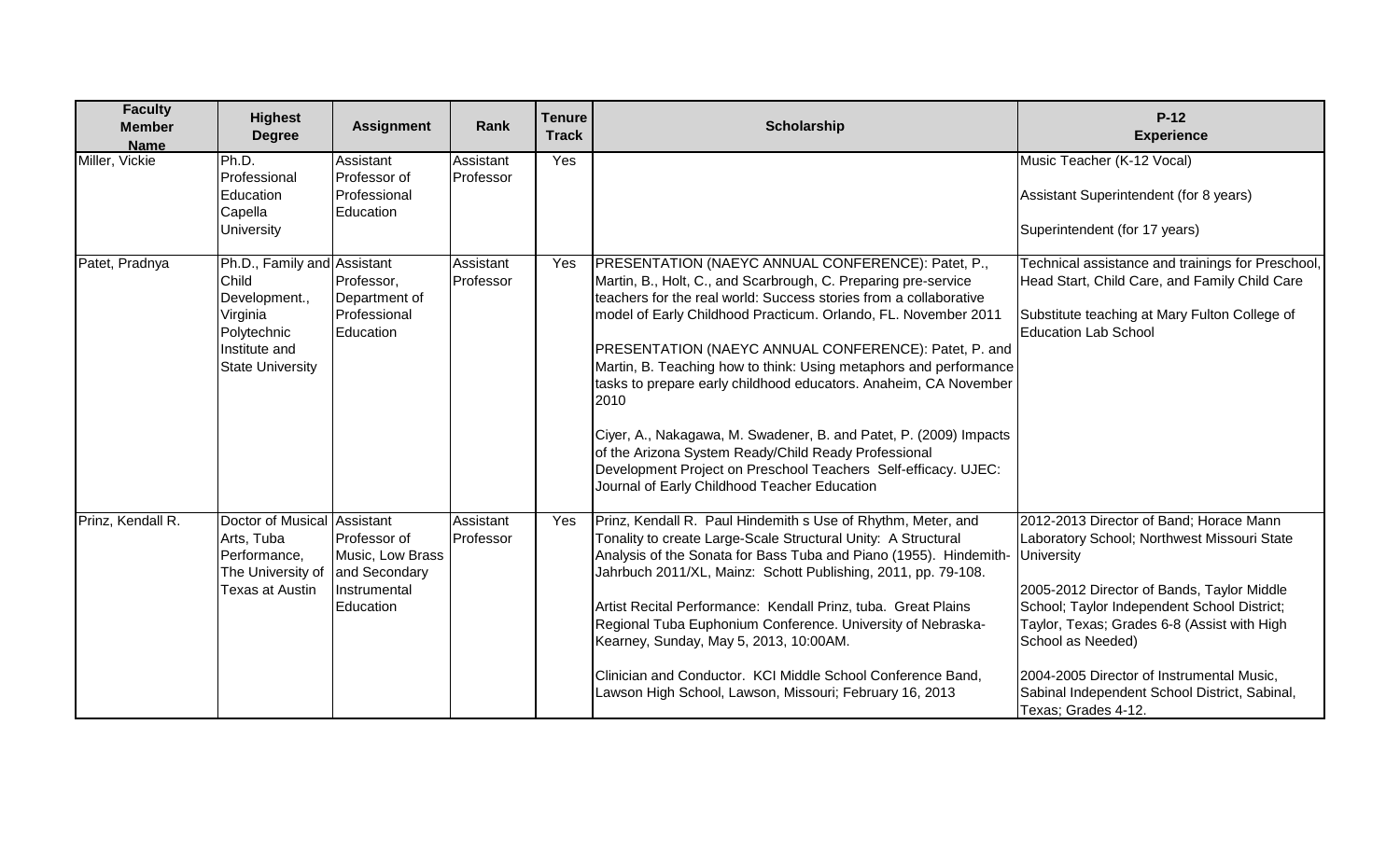| <b>Faculty</b><br><b>Member</b><br><b>Name</b> | <b>Highest</b><br><b>Degree</b>                                                                                                                          | <b>Assignment</b>                                                     | Rank                   | <b>Tenure</b><br><b>Track</b> | <b>Scholarship</b>                                                                                                                                                                                                                                                                                                                                                                                                                                                                                                                                                                                                                                                                                   | $P-12$<br><b>Experience</b>                                                                                                                                                                                                                                        |
|------------------------------------------------|----------------------------------------------------------------------------------------------------------------------------------------------------------|-----------------------------------------------------------------------|------------------------|-------------------------------|------------------------------------------------------------------------------------------------------------------------------------------------------------------------------------------------------------------------------------------------------------------------------------------------------------------------------------------------------------------------------------------------------------------------------------------------------------------------------------------------------------------------------------------------------------------------------------------------------------------------------------------------------------------------------------------------------|--------------------------------------------------------------------------------------------------------------------------------------------------------------------------------------------------------------------------------------------------------------------|
| Schaffer, Karen                                | Ph. D. Botany,<br>University of<br>Iowa, Ames, Iow                                                                                                       | Faculty,<br>Department of<br>Natural Sciences                         | Assistant<br>Professor | Yes                           | Current Undergraduate Research Projects<br>The Characterization of Equistem hymale as a hper-accumulator of<br>selected elements<br>Cultivation and Growth of Thallose Liverworts<br><b>Current Graduate Research</b><br>The Effects of B-17 Estradiol on the Growth and Germination of corn                                                                                                                                                                                                                                                                                                                                                                                                         |                                                                                                                                                                                                                                                                    |
| Seeger, Victoria                               | PhD, Curriculum<br>and Instruction,<br><b>Kansas State</b><br><b>University</b>                                                                          | Assistant<br>Professor,<br>Department of<br>Professional<br>Education | Assistant<br>Professor | Yes                           | Moore, R.A., & Seeger, V. (2009). Building Classroom Reading<br>Communities: Retrospective Miscue Analysis (RMA) and Socratic<br>Circles. Thousand Oaks, CA: Corwin Press.<br>http://www.corwin.com/books/Book232971?siteId=corwin-<br>press&subject=C00&qsupId=No&q=seeger&fs=1<br>Seeger, V. & Johnson, R. D. (2012). A Study of the Impact of Using<br>Technology on Family Message Journals in First Grade Classrooms.<br>In Rasinski, T. (Ed.) Exploring Technology in Writing and Writing<br>Instruction. Bloomington, IN: Solution Tree.<br>Presenter, Kansas Reading Association Conference, Expanding<br>Thinking about Writing: Beginning with Strengths, October 8, 2012,<br>Lawrence KS. | Taught a series of writing lessons to 3rd grade<br>students, Pleasant Hill Elementary School,<br>Topeka KS, December, 2011.<br>Taught a series of quilting lessons related to<br>family heritage, Horace Mann Elementary<br>School, Maryville MO, April-May, 2013. |
| Sterling, Linda                                | Doctor of<br>Philosophy in<br>Education: Sports Department of<br>Studies with<br>Sport Psychology Sciences<br>Specialization,<br>University of<br>Kansas | Assistant<br>Professor in the<br>Behavioral                           | Assistant<br>Professor | Yes                           | Van Mullem, H., Sterling, L., & Peck, A. (2012). Accurate<br>Representation?: Media Guide Images of College Student Athletes.<br>Issues in Intercollegiate Athletics Leadership Working Paper Series.<br>Van Mullem, H. & Sterling, L. (2011). What s in Your Bag of Tricks:<br>Tips for Engaging Students in a Sport Psychology Class, Western<br>Society Review, 9, 12-16.<br>Sterling, L., Pratt-Hyatt, J., & Van Mullem, H. (2011). Pro Sport:<br>Ticket to a Better Life or Perpetuating Poverty?, The Counseling<br>Interviewer, 43, 19-25.                                                                                                                                                    |                                                                                                                                                                                                                                                                    |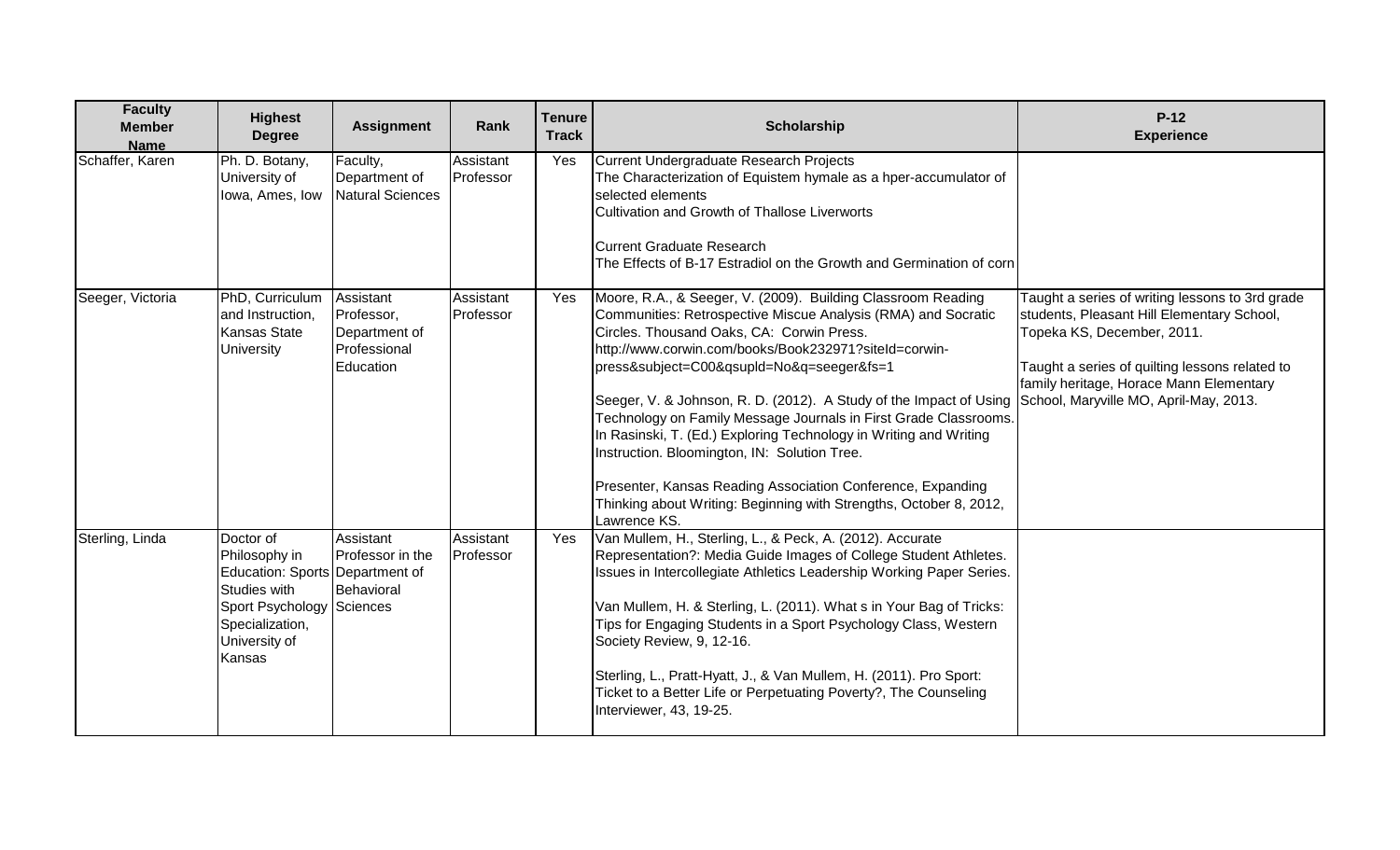| <b>Faculty</b><br><b>Member</b><br>Name | <b>Highest</b><br><b>Degree</b>                                                                  | <b>Assignment</b>                                                                          | Rank                           | <b>Tenure</b><br><b>Track</b> | <b>Scholarship</b>                                                                                                                                                                                                                                                                                                                                                                                                                                                                                                                                                                                                                                                                                                                                                                                                                                                                                                                                   | $P-12$<br><b>Experience</b>                            |
|-----------------------------------------|--------------------------------------------------------------------------------------------------|--------------------------------------------------------------------------------------------|--------------------------------|-------------------------------|------------------------------------------------------------------------------------------------------------------------------------------------------------------------------------------------------------------------------------------------------------------------------------------------------------------------------------------------------------------------------------------------------------------------------------------------------------------------------------------------------------------------------------------------------------------------------------------------------------------------------------------------------------------------------------------------------------------------------------------------------------------------------------------------------------------------------------------------------------------------------------------------------------------------------------------------------|--------------------------------------------------------|
| Symonds, Matthew L.                     | Ed.D., Education<br>Leadership and<br>Policy Analysis,<br>University of<br>Missouri-<br>Columbia | Assistant<br>Professor &<br>Chair,<br>Department of<br>Health and<br><b>Human Services</b> | Assistant<br><b>IProfessor</b> | Yes                           | Wall, T.J., Johnson, B., & Symonds, M.L. (2012, May). Preparing to<br>pass the physical education PRAXIS II examination: Increasing<br>teacher candidate test-wiseness, self-efficacy and content<br>knowledge in the era of accountability. Journal of Assessment and<br>Accountability in Educator Preparation, 2(1), 36-47.<br>Robertson, T.P., Symonds, M.L., Muehlenbein, M.P. and Robertson,<br>C. (2012). Health, fitness, wellness and livability. In Introduction to<br>Recreation and Leisure, Second Edition, (G. Kassing (Ed)).<br>Champaign, IL: Human Kinetics. p. 305-320.<br>Robertson, T.P., Symonds, M.L., & Muehlenbein, M.P. (2011). The<br>public health imperative: Promoting health and preventing lifestyle-<br>related illness and disease. In Compton, D.M. & Muehlenbein, M.P.,<br>(eds.) The Surveillance and Management Toolkit Workbook.<br>Bloomington, IN: Indiana University Healthy Communities Research<br>Group. | Grant consulting, professional development<br>lleader. |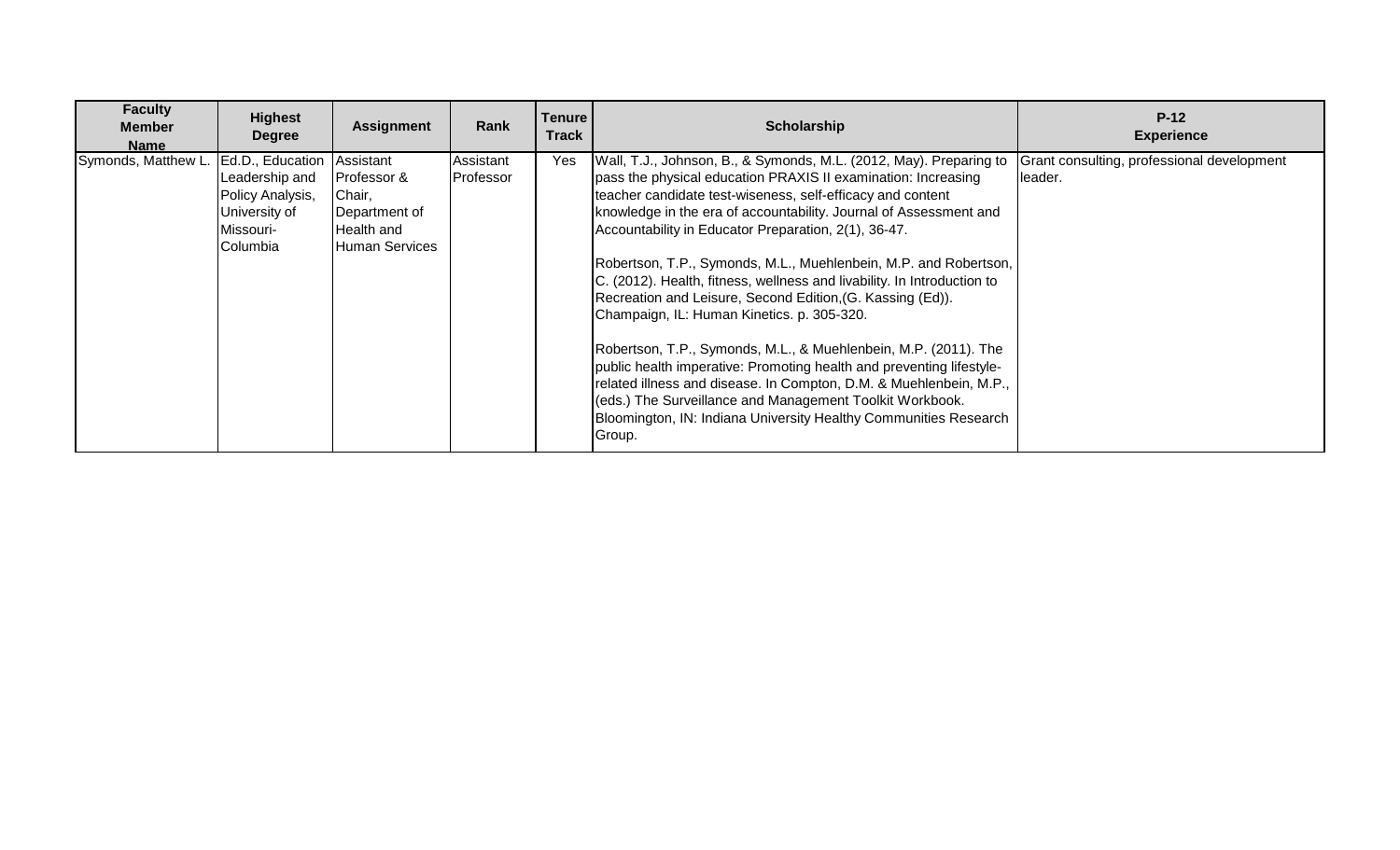| <b>Faculty</b><br><b>Member</b><br><b>Name</b> | <b>Highest</b><br><b>Degree</b>                                                                                                                                                                                      | <b>Assignment</b>                                                                           | Rank                   | <b>Tenure</b><br><b>Track</b> | Scholarship                                                                                                                                                                                                                                                                                                                                                                                                                                                                                                                                                                                                                                                                                                                                                                                                                                                                                                                    | $P-12$<br><b>Experience</b>                                                                                                                                                                                                                                                                                                                                                                                                                         |
|------------------------------------------------|----------------------------------------------------------------------------------------------------------------------------------------------------------------------------------------------------------------------|---------------------------------------------------------------------------------------------|------------------------|-------------------------------|--------------------------------------------------------------------------------------------------------------------------------------------------------------------------------------------------------------------------------------------------------------------------------------------------------------------------------------------------------------------------------------------------------------------------------------------------------------------------------------------------------------------------------------------------------------------------------------------------------------------------------------------------------------------------------------------------------------------------------------------------------------------------------------------------------------------------------------------------------------------------------------------------------------------------------|-----------------------------------------------------------------------------------------------------------------------------------------------------------------------------------------------------------------------------------------------------------------------------------------------------------------------------------------------------------------------------------------------------------------------------------------------------|
| Thompson, Patricia L                           | M.S.Ed.,<br>Elementary/Seco<br>ndary Learning<br>Disabilities,<br>Northwest<br><b>Missouri State</b><br>University<br>M.S.Ed.,<br>Elementary<br>Teaching,<br>Northwest<br><b>Missouri State</b><br><b>University</b> | Assistant<br>Professor,<br>Department of<br>Professional<br>Education                       | Assistant<br>Professor | Yes                           | Drew, M., & Thompson, P. (2011). Problem-based learning: A path<br>to critical literacy development. National Social Science Technology<br>Journal. 1(4).<br>http://www.nssa.us/tech_journal/volume_1-4/vol1-4_article2.htm<br>Drew, M., & Thompson, P. (2010). Literature + technology = A<br>winning combination for learning social studies. Presented at the<br>National Social Science Associations National Technology and<br>Social Science Conference, Las Vegas, NV.<br>Andrews, J., Crossland. B., Drew, M., Foley, N., Ingraham, N.,<br>Lovelace, T., Martin, B., McCall, C., Nuttall, S., Patet, P., &<br>Thompson, P. (2010). Reading about herstory: Using tradebooks to MO, teacher of students with learning disabilities<br>teach literacy and address the lack of ladies in social studies.<br>Presented at the 33rd Southwest International Reading Association<br>Regional Conference, Oklahoma, City, OK. | 1988-1991 Horace Mann Lab School, Northwest<br>Missouri State University, 5th grade Language<br>Arts<br>1984-1985 Horace Mann Lab School, Northwest<br>Missouri State University 2nd grade teacher<br>1978-1984 Northeast Nodaway R-V,<br>Ravenwood, MO, teacher of students with<br>learning disabilities 7-12.<br>1976-1978 Northeast Nodaway R-V, Parnell,<br>K-6.<br>1974-1976 Northeast Nodaway R-V, Parnell,<br>MO, basic skills teacher K-6. |
| Vetter, Rheba                                  | Ph.D., Dance &<br>Exercise<br>Sciences, Texas<br>Woman's<br>University,                                                                                                                                              | Assistant<br>Professor,<br>Department of<br>Health & Human<br><b>Services</b><br>Department | Assistant<br>Professor | Yes                           | Vetter, R. E., Myllykangas, S. A., Donorfio, L. K. M. & Foose, A. K.<br>(2011). Creative Movement as a Stress Reduction Intervention for<br>the Caregivers. JOPERD, 82(2), 35 38.<br>Correlations Between Injury, Training Intensity, and Physical and<br>Mental Exhaustion Among College Athletes . Journal of Strength<br>and Conditioning Research. (2010), 24(3), 587 - 596. Rheba E.<br>Vetter & Matthew L. Symonds.<br>Effects of Three Caregiver Interventions: Support, Educational<br>Literature, and Creative Movement . Journal of Women & Aging.<br>(2010), 22(1), 61 - 75. . Laura K. M. Donorfio, Rheba E. Vetter, &<br>Marina Vracevic                                                                                                                                                                                                                                                                          | Emma Willard School, full-time dance faculty,<br>1982-1986<br>Student Teaching, Brighton High School, Salt<br>Lake City 1977                                                                                                                                                                                                                                                                                                                        |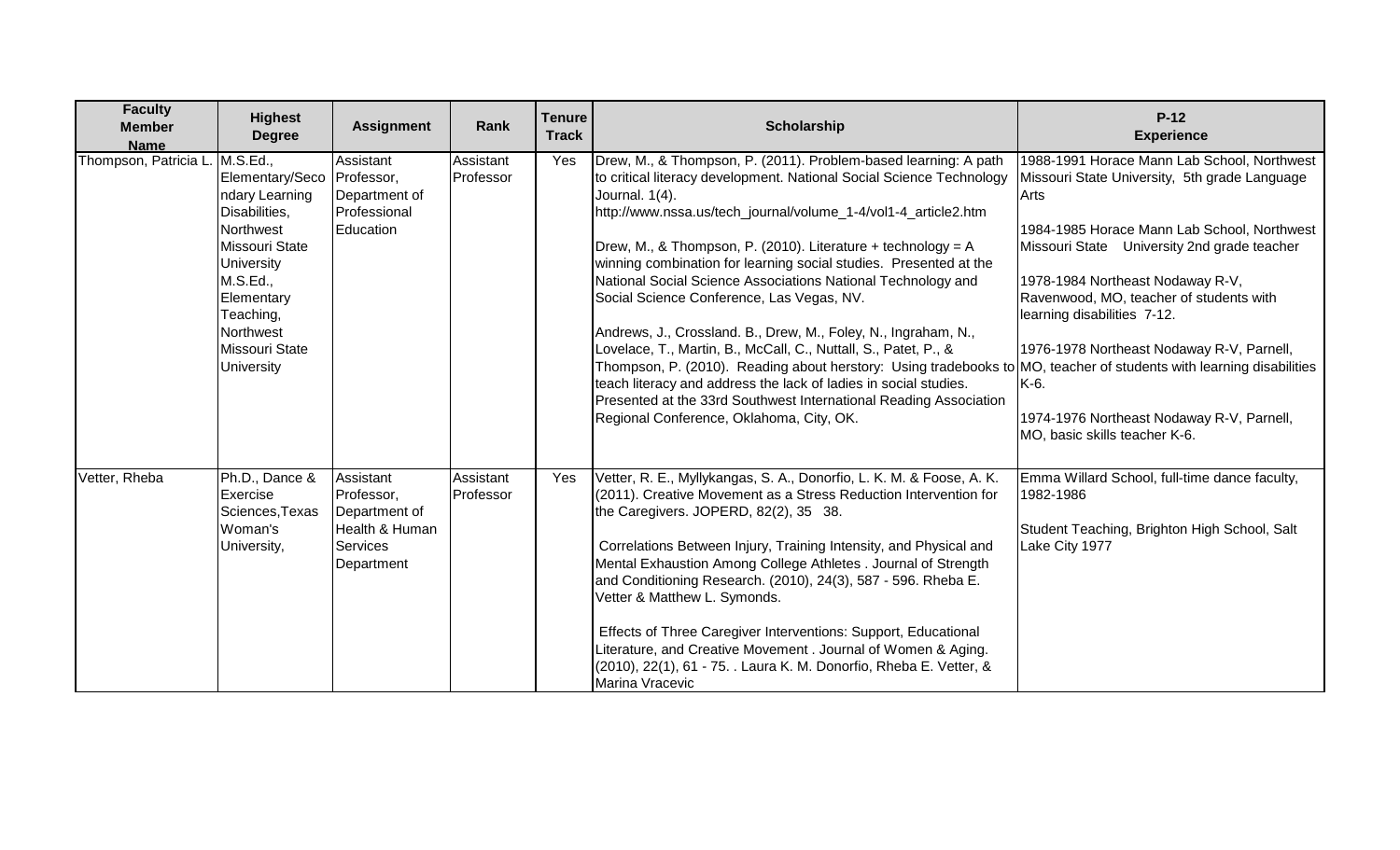| <b>Faculty</b><br><b>Member</b><br><b>Name</b> | <b>Highest</b><br><b>Degree</b>                                                                                   | <b>Assignment</b>                                                                                         | Rank                   | <b>Tenure</b><br><b>Track</b> | Scholarship                                                                                                                                                                                                                                                                                                                                                                                                                                                                                                                                                                                                                            | $P-12$<br><b>Experience</b>                                                                                                                                                                                                                                                                                                                                                     |
|------------------------------------------------|-------------------------------------------------------------------------------------------------------------------|-----------------------------------------------------------------------------------------------------------|------------------------|-------------------------------|----------------------------------------------------------------------------------------------------------------------------------------------------------------------------------------------------------------------------------------------------------------------------------------------------------------------------------------------------------------------------------------------------------------------------------------------------------------------------------------------------------------------------------------------------------------------------------------------------------------------------------------|---------------------------------------------------------------------------------------------------------------------------------------------------------------------------------------------------------------------------------------------------------------------------------------------------------------------------------------------------------------------------------|
| Wall, Jennifer                                 | PhD,<br><b>Mathematics</b><br>Education,<br>University of<br>Missouri-Kansas<br>City                              | Assistant<br>Professor Math<br>Education                                                                  | Assistant<br>Professor | Yes                           | Wall, J. (2012, December). Developing reasoning through the 5E<br>learning cycle. Session presented at the Missouri Council of<br>Teachers of Mathematics Annual Conference in Columbia, MO.<br>Wall, J. and Benson, C. (2011, October). Can third-grade students<br>use the distributive property? Session presented at the National<br>Council of Teachers of Mathematics Regional Conference and<br>Exposition in St. Louis, MO.<br>Wall, J. and Benson, C. (2010, December). Teaching algebra in<br>elementary schools. Session presented at the Missouri Council of<br>Teachers of Mathematics Annual Conference in Columbia, MO. | 2003-2005 Maryville High School, Maryville,<br>Missouri Spanish Teacher Spanish I, Spanish<br>II, Spanish III, Spanish IV. Sophomore and<br>Junior class sponsor.                                                                                                                                                                                                               |
| Baker, Jill                                    | MS Ed.,<br>Elementary and<br>Middle School<br>Administration,<br>Northwest<br>Missouri State<br><b>University</b> | Principal, Horace<br>Mann Laboratory<br>School/ Instructor,<br>Department of<br>Professional<br>Education | Instructor             | No                            |                                                                                                                                                                                                                                                                                                                                                                                                                                                                                                                                                                                                                                        | Third Grade, Joe Mathias Elementary School,<br>Rogers, Arkansas<br>Fourth Grade, North Nodaway Elementary<br>School, Pickering, MO<br>Fifth-Eighth Grade Science/Social<br>Studies/Religion, St. Gregory s School, Maryville,<br><b>MO</b><br>Educational Consultant, Improvement of<br>Teaching Practices, Northwest Regional<br>Professional Development Center, Maryville MO |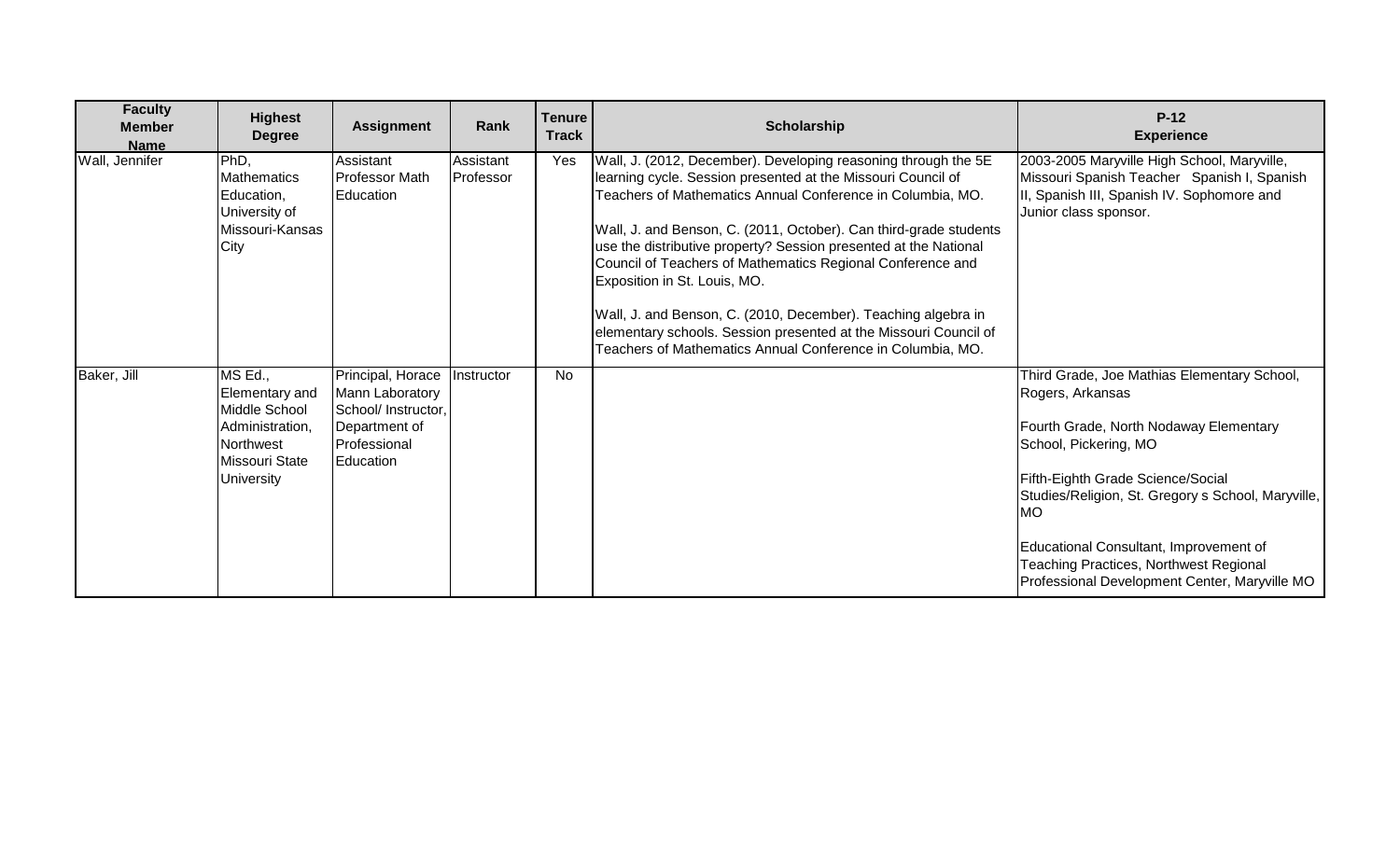| <b>Faculty</b><br><b>Member</b><br><b>Name</b> | <b>Highest</b><br><b>Degree</b>                                                                                                       | <b>Assignment</b>                                                                          | Rank              | <b>Tenure</b><br><b>Track</b> | <b>Scholarship</b>                                                                                                                                                                 | $P-12$<br><b>Experience</b>                                                                                                                                                                                                                                                                                                        |
|------------------------------------------------|---------------------------------------------------------------------------------------------------------------------------------------|--------------------------------------------------------------------------------------------|-------------------|-------------------------------|------------------------------------------------------------------------------------------------------------------------------------------------------------------------------------|------------------------------------------------------------------------------------------------------------------------------------------------------------------------------------------------------------------------------------------------------------------------------------------------------------------------------------|
| Barr, Rod                                      | Ed. Specialist<br>Educational<br>Leadership<br>(Superintendency/<br>Principalship)<br>Northwest<br>Missouri State<br><b>Univesity</b> | Instructor of<br>Agricultural<br>Education in<br>Department of<br>Agricultural<br>Sciences | <b>Instructor</b> | No                            |                                                                                                                                                                                    | Secondary Agricultural Education, Maryville R-2<br>Schools 16 years                                                                                                                                                                                                                                                                |
| Bradley, Jeff                                  | M.S. Geography,<br><b>Oklahoma State</b><br>University                                                                                | Instructor in<br><b>Natural Sciences</b>                                                   | Instructor        | No                            |                                                                                                                                                                                    |                                                                                                                                                                                                                                                                                                                                    |
| Creason, Sarah                                 | M.S. Ed<br>Teaching: Early<br>Childhood<br>Education,<br>Northwest<br>Missouri State<br><b>University</b>                             | Instructor in<br>Department of<br>Behavioral<br>Sciences                                   | Instructor        | No                            |                                                                                                                                                                                    | Horace Mann Lab School<br>North Nodaway School District                                                                                                                                                                                                                                                                            |
| Dimmitt, Elizabeth                             | Master of<br>Science in<br>Counseling<br>Psychology,<br>Northwest<br>Missouri State<br><b>University</b>                              | Instructor in<br>Department of<br>Behavioral<br><b>Sciences</b>                            | Instructor        | No                            | Sterling, L., Dimmit, E. & Van Mullem, H. (2009). The Crisis on the<br>Court: The Psychological Pain of Career Ending Athletic Injuries.<br>The Counseling Interviewer, 41, 10-15. | Compass Counseling Center, Maryville, MO<br>President and Primary Therapist, 2005-Present<br>Northeast Nodaway R-V School District,<br>Ravenwood, MO<br>Project SERV Therapist, 2007-2007<br>Mid-Plains Behavioral Healthcare Center, Grand<br>Island, NE<br>Day Treatment and Outpatient Child and Family<br>Therapist, 2003-2004 |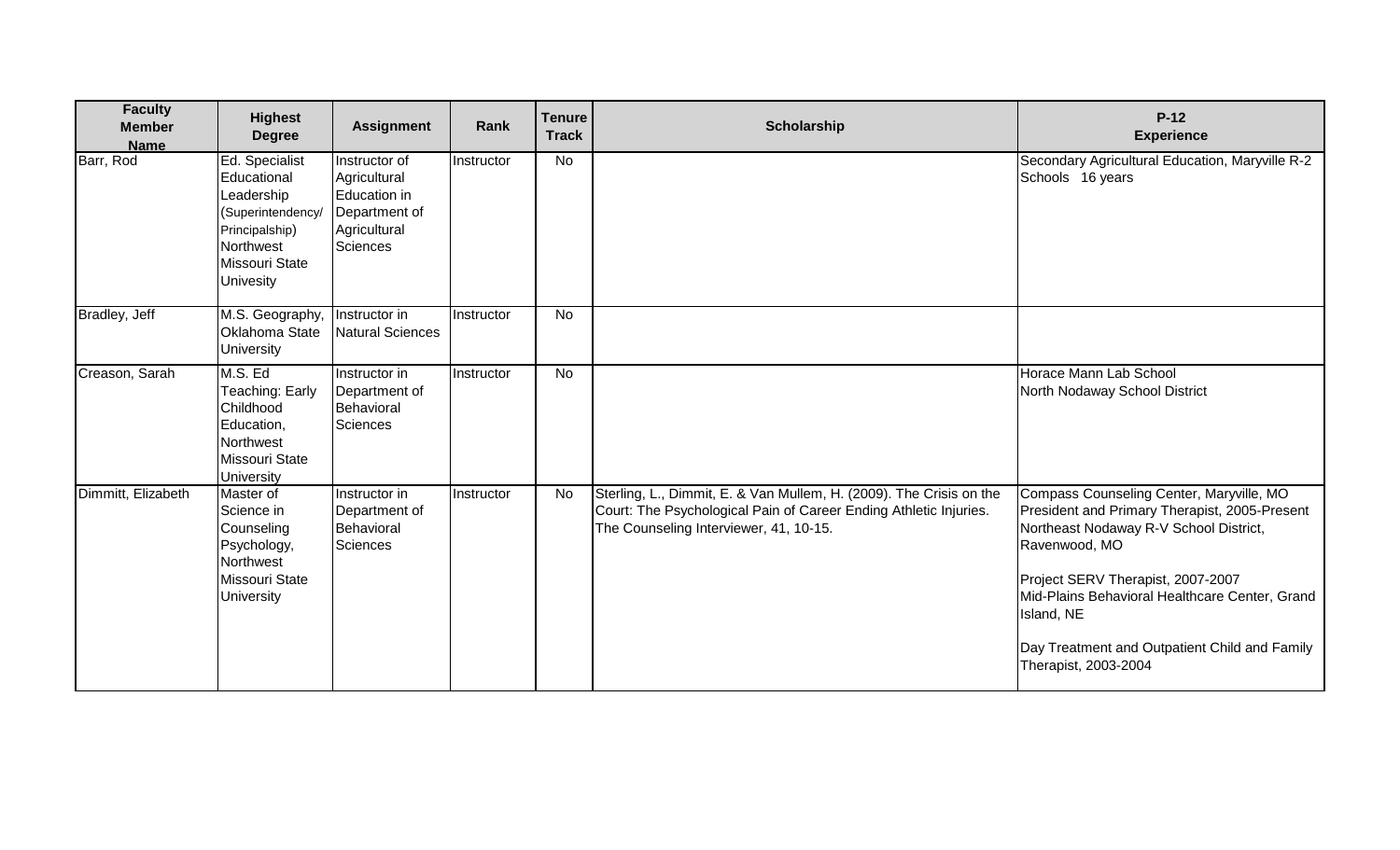| <b>Faculty</b><br><b>Member</b><br><b>Name</b> | <b>Highest</b><br><b>Degree</b>                                                           | <b>Assignment</b>                                               | Rank       | <b>Tenure</b><br><b>Track</b> | <b>Scholarship</b> | $P-12$<br><b>Experience</b>                                                                                                                                                                                                                                                              |
|------------------------------------------------|-------------------------------------------------------------------------------------------|-----------------------------------------------------------------|------------|-------------------------------|--------------------|------------------------------------------------------------------------------------------------------------------------------------------------------------------------------------------------------------------------------------------------------------------------------------------|
| Farnan, Shantel                                | Education<br>Specialist,<br>Superintendent,<br>Northwest<br>Missouri State<br>University, | Instructor in the<br>Department of<br>Professional<br>Education | Instructor | No                            |                    | Maryville R-II School District, Maryville, Missouri<br>Special Education Director (1999-2011)<br>Special Education Director and Coordinator<br>Northwest Missouri Special Education<br>Cooperative (1999-2005)<br>Maryville R-II, Eugene Field Elementary School,<br>Maryville, Missouri |
|                                                |                                                                                           |                                                                 |            |                               |                    | Cross Categorical Special Education Teacher (8-<br>97 to 5-99)                                                                                                                                                                                                                           |
|                                                |                                                                                           |                                                                 |            |                               |                    | Northeast Nodaway R-V, Elementary School,<br>Parnell, Missouri<br>Cross Categorical Special Education Teacher (8-                                                                                                                                                                        |
|                                                |                                                                                           |                                                                 |            |                               |                    | 96 to 6-97)<br>Special Education Coordinator K-12 (1-97 to 6-<br>97)                                                                                                                                                                                                                     |
|                                                |                                                                                           |                                                                 |            |                               |                    | Section 504 Coordinator (8-96 to 6-97)<br>Behavior Disorder Teacher (1-96 to 6-96)                                                                                                                                                                                                       |
| Johnson, Matthew                               | MS Ed., Health<br>and Physical<br>Education,<br>Northwest<br>Missouri State               | Instructor of<br>Health and<br><b>Human Services</b>            | Instructor | <b>No</b>                     |                    | North Dakota K-12 Teacher Certification<br>Observation and Evaluation Physical<br>Education/Health Education Student (2004-<br>Present)                                                                                                                                                  |
|                                                | University                                                                                |                                                                 |            |                               |                    | In-Service Training: Leavenworth Public Schools<br>Leavenworth Kansas Grant                                                                                                                                                                                                              |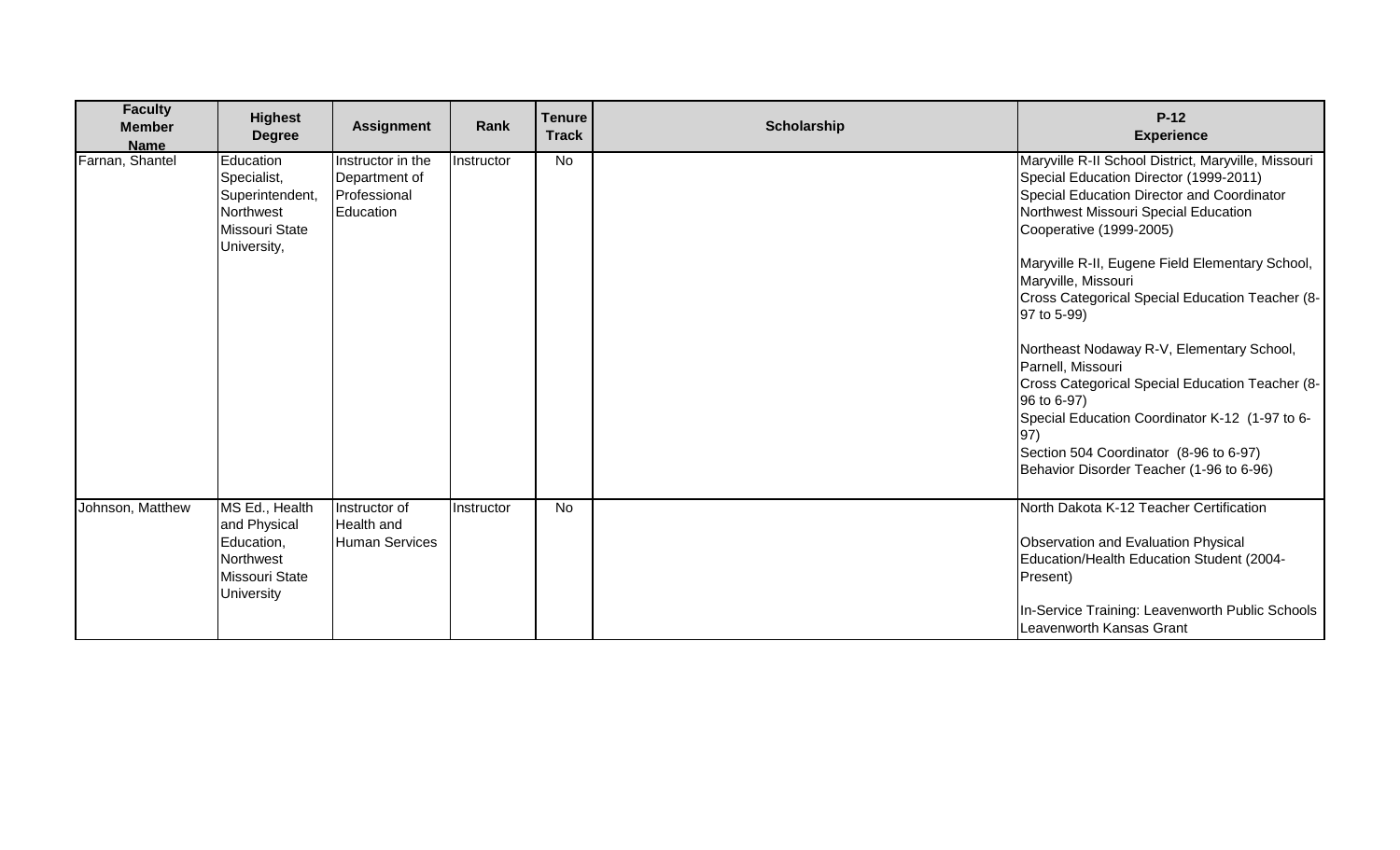| <b>Faculty</b><br><b>Member</b><br><b>Name</b> | <b>Highest</b><br><b>Degree</b>                                                                                                   | <b>Assignment</b>                                                                                                                                                   | Rank       | <b>Tenure</b><br><b>Track</b> | <b>Scholarship</b>                                                                                                                                                                                                                                                                                                                                                                                     | $P-12$<br><b>Experience</b>                                                                                                                                                |
|------------------------------------------------|-----------------------------------------------------------------------------------------------------------------------------------|---------------------------------------------------------------------------------------------------------------------------------------------------------------------|------------|-------------------------------|--------------------------------------------------------------------------------------------------------------------------------------------------------------------------------------------------------------------------------------------------------------------------------------------------------------------------------------------------------------------------------------------------------|----------------------------------------------------------------------------------------------------------------------------------------------------------------------------|
| McNeese, Gina Lynn                             | Masters of<br>Education in K-12 Physical<br>Physical<br><b>Education from</b><br>Northwest<br>Missouri State<br><b>University</b> | Instructor of<br><b>Education in</b><br><b>Health</b> and<br><b>Human Services</b><br>Department                                                                    | Instructor | <b>No</b>                     |                                                                                                                                                                                                                                                                                                                                                                                                        | Teaching Pre-K thru 6th grade Physical<br>Education at the Horace Mann Lab School                                                                                          |
| Nuttall, Susanne                               | Masters of<br>Education,<br>Reading,<br>Southwest<br><b>Oklahoma State</b><br>University                                          | Instructor,<br>Department of<br>Professional<br>Education                                                                                                           | Instructor | No                            |                                                                                                                                                                                                                                                                                                                                                                                                        | 34 years of teaching experience in public<br>schools, grades K-12                                                                                                          |
| Oehler, Erin                                   | M.S. Ed,<br>Northwest<br>Missouri State<br>University                                                                             | Part-time<br>Instructor, Art,<br>Horace Mann Lab<br>School; adjunct<br>advisor<br>elementary<br>education and<br>adjunct instructor<br>Art for Elementary<br>School | Instructor | <b>No</b>                     | Featured artist: A Quartet of Visual Artists From Missouri s Far<br>Corner, Missouri Arts<br>Window Wonderland local window display competition, Best in<br>Show with Diane Sudhoff, December, 2011<br>Expressions: Educators Artistic Perspectives, Lilian Yahn Gallery,<br>May2 June 4, 2010                                                                                                         | Horace Mann Lab School, 2001-present, part-<br>time art instructor grades K-6                                                                                              |
| Ryan, Brenda                                   | M.A., English,<br>Northwest<br>Missouri State<br><b>University</b>                                                                | Instructor in<br>English and<br>Modern<br>Languages                                                                                                                 | Instructor | <b>No</b>                     | Western Literature Association 2011 Conference - paper<br>presentation: "Breaking Bad: Shifting Perspectives of the Southwest   Mound City, MO, 1998-1999<br>Landscape as<br>Context for Moral Ambiguities"<br>Western Literature Association 2010 Conference - paper<br>presentation: "Terry Tempest Williams and the Erotics of Place:<br>Desert Quartet and Red: Passion and Patience in the Desert | English/drama teacher, Mound City High School,<br>Student Employment Coordinator, NWMSU,<br>1997-1998<br>English/speech/drama teacher, Maryville High<br>School, 1986-1988 |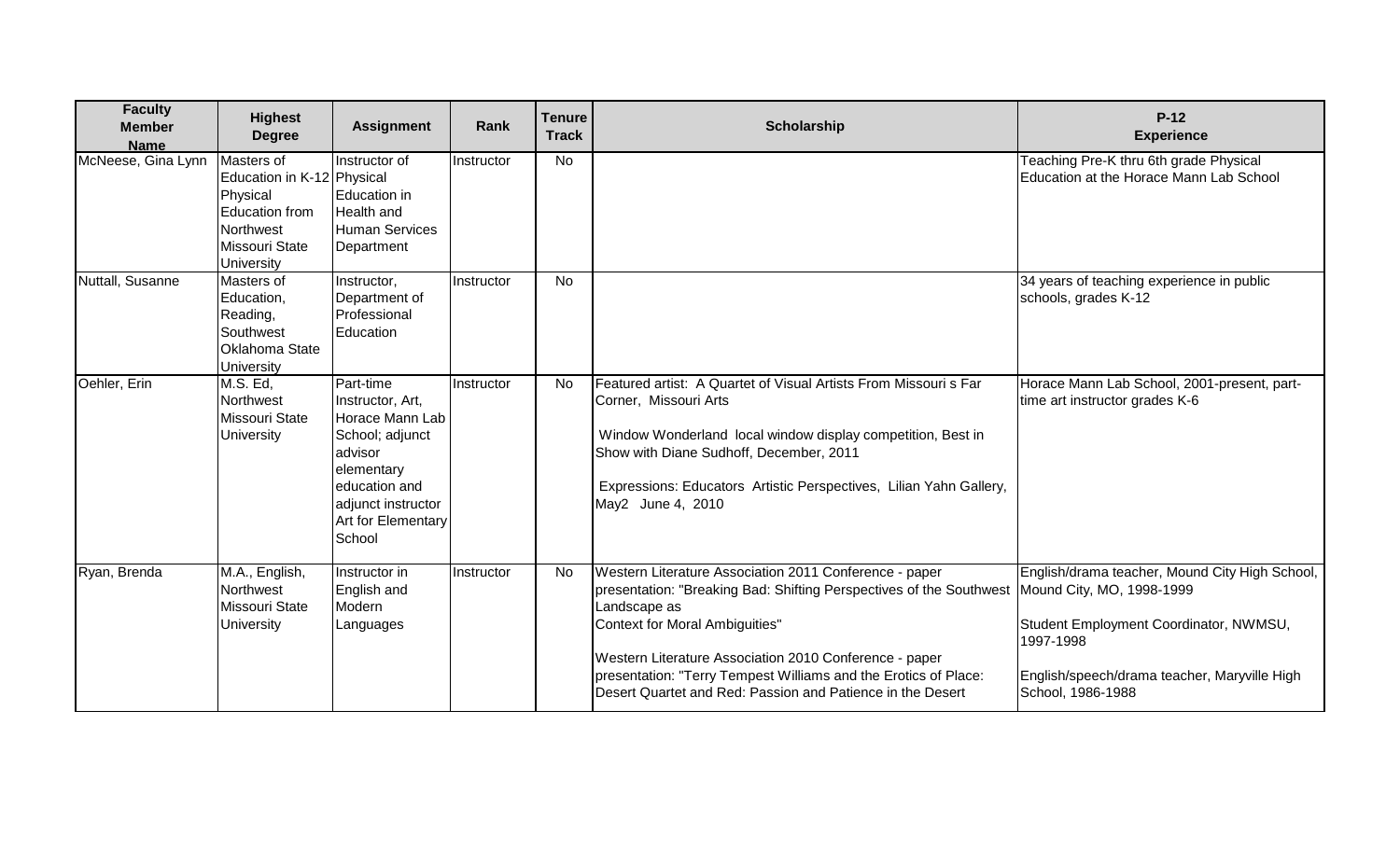| <b>Faculty</b><br><b>Member</b><br><b>Name</b> | <b>Highest</b><br><b>Degree</b>                                                                                                                  | <b>Assignment</b>                                                                  | Rank       | <b>Tenure</b><br><b>Track</b> | <b>Scholarship</b>                                                                                                                                                                                                                                                                                                                                                                                                                                                                                                                                                                                                                                                                                                                                                                                                                                           | $P-12$<br><b>Experience</b>                                                                                                                                                                                                                                                           |
|------------------------------------------------|--------------------------------------------------------------------------------------------------------------------------------------------------|------------------------------------------------------------------------------------|------------|-------------------------------|--------------------------------------------------------------------------------------------------------------------------------------------------------------------------------------------------------------------------------------------------------------------------------------------------------------------------------------------------------------------------------------------------------------------------------------------------------------------------------------------------------------------------------------------------------------------------------------------------------------------------------------------------------------------------------------------------------------------------------------------------------------------------------------------------------------------------------------------------------------|---------------------------------------------------------------------------------------------------------------------------------------------------------------------------------------------------------------------------------------------------------------------------------------|
| Smith, S. Rena                                 | Master of<br>Science in<br>Education<br>(M.S.Ed.).<br>(Emphasis in<br>Teaching:<br>Science).<br>Northwest<br>Missouri State<br><b>University</b> | Instructor of<br>Science<br>Education,<br>Department of<br><b>Natural Sciences</b> | Instructor | <b>No</b>                     | Hanuscin, D., van Garderen, D., Menon, D., Davis, J., Lee, E. J., &<br>Smith, S. R. (2013). Quality Elementary Science Teaching: A<br>Professional Development QUEST. In R. A. Yager (Ed.) Exemplary<br>science: Best practices in professional development. NSTA Press:<br>Arlington, VA.<br>Smith, S. R., & Abell, S. K. (2013). Using analogies in elementary<br>science. In D. Hanuscin & M. Park Rogers (Eds.), Perspectives:<br>Research and Tips to Support Science Education. K 6 (p. 25).<br>Arlington: NSTA Press.<br>Marra, R. M., Arbaugh, E., Lannin, J., Abell, S., Ehlert, M., Smith, R.,<br>et al. (2011). Orientations to professional development design and<br>implementation: Understanding their relationship to pd outcomes<br>across multiple projects. International Journal of Science and<br>Mathematics Education, 9(4), 793-816. | Sturgeon Middle School, Middle School Science<br>6th-8th, 2006 2007<br>Livingston Co R5, Self-Contained 7th-8th<br>Teacher, 2001 2005<br>Chillicothe R-2, Middle School 6th grade<br>Science, 1999 2001<br>Bishop Hogan Memorial, 5th-8th Science and 5th-<br>7th Religion, 1997-1999 |
| Veasey, Michele                                | Master of<br>Science<br>Education                                                                                                                | Instructor<br>Department of<br>Behavioral<br><b>Sciences</b>                       | Instructor | No                            |                                                                                                                                                                                                                                                                                                                                                                                                                                                                                                                                                                                                                                                                                                                                                                                                                                                              | North Andrew R-VI, Rosendale, Missouri,<br>Professional School Counselor, 2006-2009<br>Worth County R-III, Grant City, Missouri,<br>Professional School Counselor, 1998-2006<br>Northeast Nodaway, Ravenwood, Missouri, Fifth/<br>Sixth Grade Teacher, 1993-1998                      |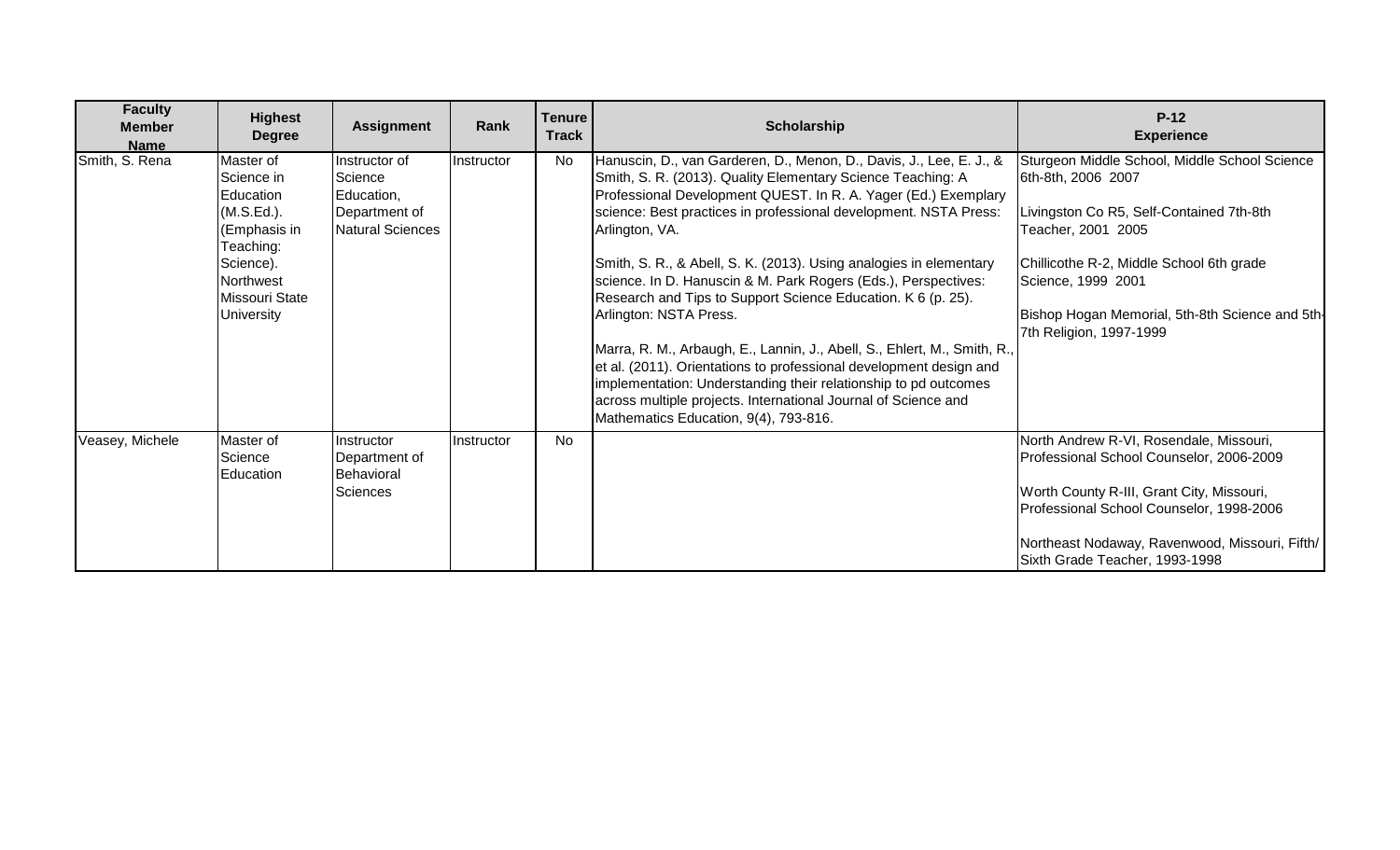| <b>Faculty</b><br><b>Member</b><br><b>Name</b> | <b>Highest</b><br><b>Degree</b>                                      | <b>Assignment</b>                                      | Rank | <b>Tenure</b><br><b>Track</b> | <b>Scholarship</b> | $P-12$<br><b>Experience</b>                                                                                                                                                                      |
|------------------------------------------------|----------------------------------------------------------------------|--------------------------------------------------------|------|-------------------------------|--------------------|--------------------------------------------------------------------------------------------------------------------------------------------------------------------------------------------------|
| Stiens, Charlotte                              | M.S.Ed.,<br>Vocational Home in Family and<br>Economics,<br>Northwest | Part-time Lecturer   Lecturer<br>Consumer<br>Sciences  |      | No                            |                    | <b>Family and Consumer Sciences Teacher</b><br>South Nodaway R-IV School District, 7-12, 1997<br>to present                                                                                      |
|                                                | Missouri State<br><b>University</b>                                  | (Department and<br>Program<br><b>Eliminated Spring</b> |      |                               |                    | Savannah R-III School District, Middle School,<br>1993-1997                                                                                                                                      |
|                                                |                                                                      | 2013)                                                  |      |                               |                    | Northeast Nodaway R-V School District, 7-12,<br>1976-1993                                                                                                                                        |
|                                                |                                                                      |                                                        |      |                               |                    | Assistant Coordinator, Educational Express,<br>Northwest Missouri State University, Family and<br>Consumer Sciences Department, November<br>1992 to May 1993, Part-time grant funded<br>position |
|                                                |                                                                      |                                                        |      |                               |                    | Instructor, Community Services Summer Youth<br>Employment Program, Summers 1986-1989,<br>1992, 1994                                                                                              |
| Barmann, Terrence                              | Ed.D. University<br>of Northern<br>Colorado                          | <b>Director Outreach</b>                               |      | No                            |                    | 1977-1985 Kearney MO School District<br>2000-2001 St. Therese Catholic School, Kansas<br>City, MO                                                                                                |
|                                                |                                                                      |                                                        |      |                               |                    | 2001-2006 Park Hill School District, Kansas<br>City, MO                                                                                                                                          |
|                                                |                                                                      |                                                        |      |                               |                    | 2008-2009 Kansas City Missouri School District                                                                                                                                                   |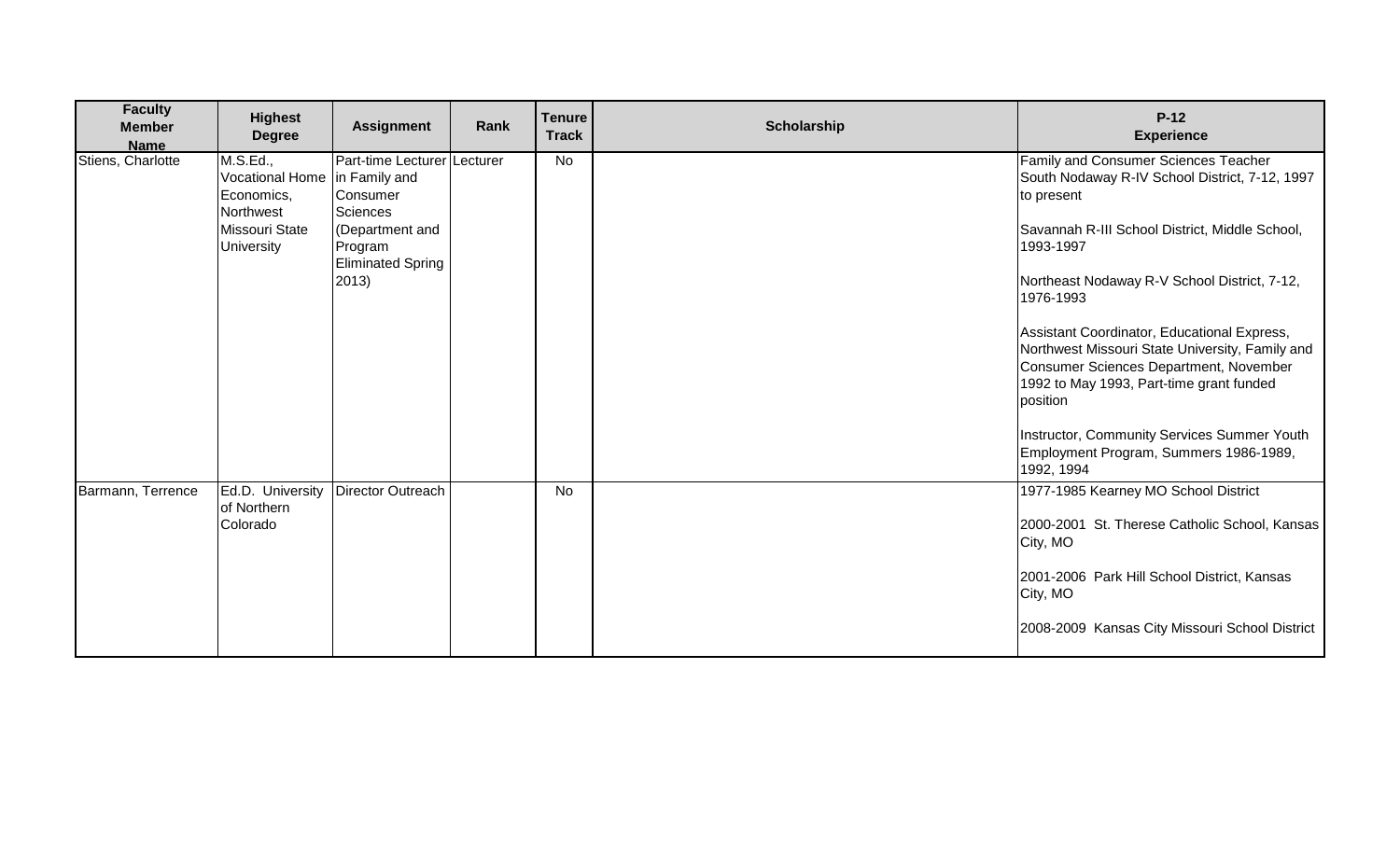| <b>Faculty</b><br><b>Member</b><br><b>Name</b> | <b>Highest</b><br><b>Degree</b> | <b>Assignment</b> | Rank | <b>Tenure</b><br><b>Track</b> | <b>Scholarship</b> | $\mathbf{A}$<br>$\blacksquare$<br><b>Experience</b> |
|------------------------------------------------|---------------------------------|-------------------|------|-------------------------------|--------------------|-----------------------------------------------------|
|------------------------------------------------|---------------------------------|-------------------|------|-------------------------------|--------------------|-----------------------------------------------------|

## **Horace Mann Faculty**

| Heeler, Linda  | M. Ed.<br>Elementary and<br>Early Childhood,<br>University of<br>Oklahoma,<br>Norman,<br>Oklahoma                             | Teacher, Horace<br>Mann Laboratory<br>School/faculty,<br>Department of<br>Professional<br>Education     | Assistant<br>Professor | Yes |  |
|----------------|-------------------------------------------------------------------------------------------------------------------------------|---------------------------------------------------------------------------------------------------------|------------------------|-----|--|
| Akins, Robyn   | Ed. S. Reading<br>Instruction,<br>University of<br>Missouri, Kansas<br>City, Missouri                                         | Teacher, Horace<br>Mann Laboratory<br>School/ Instructor,<br>Department of<br>Professional<br>Education | Instructor             | No  |  |
| Farlow, Nancy  | M.S. Education,<br><b>NWMSU</b>                                                                                               | Teacher, Horace<br>Mann Laboratory<br>School/ Instructor,<br>Department of<br>Professional<br>Education | Instructor             | No  |  |
| Henggeler, Deb | B.S. Child and<br>Family Studies,<br>Minor in<br>Psychology,<br>NWMSU;<br>M.S.Ed.<br>Elementary<br>Education (in<br>progress) | Teacher, Horace<br>Mann Laboratory<br>School/Instructor,<br>Department of<br>Professional<br>Education  | Instructor             | No  |  |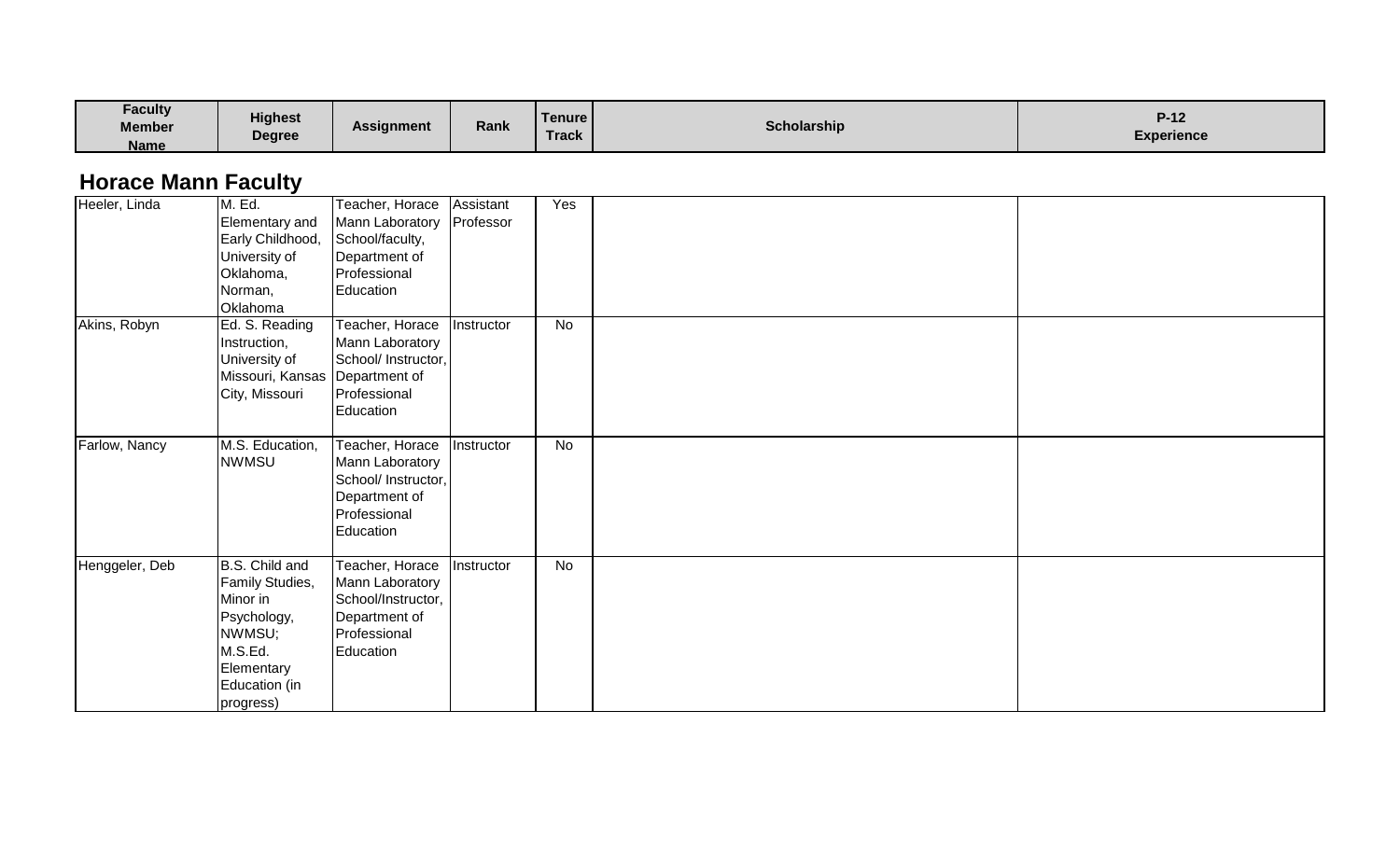| <b>Faculty</b><br><b>Member</b><br><b>Name</b> | <b>Highest</b><br><b>Degree</b>                                                              | <b>Assignment</b>                                                                                            | Rank       | <b>Tenure</b><br><b>Track</b> | <b>Scholarship</b> | $P-12$<br><b>Experience</b> |
|------------------------------------------------|----------------------------------------------------------------------------------------------|--------------------------------------------------------------------------------------------------------------|------------|-------------------------------|--------------------|-----------------------------|
| Martin, Cynthia                                | <b>B. S. Ed.</b><br>Elementary<br>Education, Minor<br>in Early<br>Childhood,<br><b>NWMSU</b> | Teacher, Leet<br>Center for Early<br>Childhood/<br>Instructor,<br>Department of<br>Professional<br>Education | Instructor | No                            |                    |                             |
| Parsons, Vanesssa                              | <b>Master of Music</b><br>Education,<br><b>NWMSU</b>                                         | Teacher, Horace<br>Mann Laboratory<br>School                                                                 | Instructor | No                            |                    |                             |
| Prinz, Lynn                                    | B.A., Texas<br>Lutheran<br><b>University</b>                                                 | Teacher, Horace<br>Mann Laboratory<br>School                                                                 | Instructor | No                            |                    |                             |
| Rogers, Sara                                   | M.S. Ed.<br>Elementary<br>Education,<br>University of<br>Nebraska,<br>Omaha,<br>Nebraska     | Teacher, Horace<br>Mann Laboratory<br>School/Instructor,<br>Department of<br>Professional<br>Education       | Instructor | No                            |                    |                             |
| Scarbrough, Cindy                              | M.S. Ed.<br>Teaching: Early<br>Childhood<br>Education,<br><b>NWMSU</b>                       | Teacher, Leet<br>Center for Early<br>Childhood/<br>Instructor,<br>Department of<br>Professional<br>Education | Instructor | $\overline{N}$                |                    |                             |
| Schwienebart, Cathi                            | <b>B. S. Ed.</b><br>Elementary<br>Education (Art),<br><b>NWMSU</b>                           | Teacher, Horace<br>Mann Laboratory<br>School/Instructor,<br>Department of<br>Professional<br>Education       | Instructor | No                            |                    |                             |